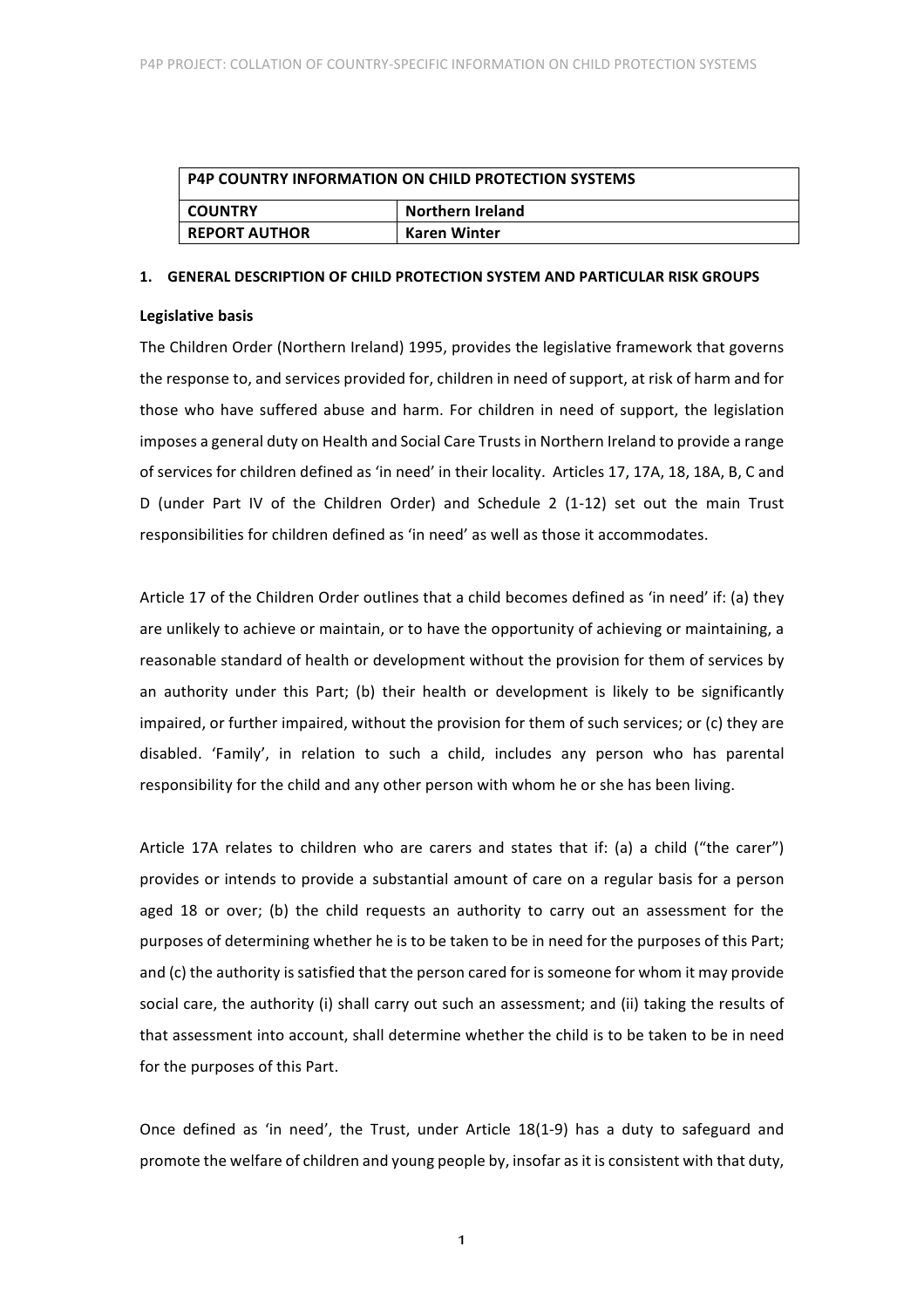promoting their upbringing by their families by providing a range and level of personal social services appropriate to those children's needs. With respect to the provision of such services, Article 18 establishes that: a child's family could provide the services (Article 18(3)); Trusts shall facilitate others (such as voluntary organisations) to provide support services (Article  $18(5)$ ); the types of service could include giving assistance in kind and, in exceptional circumstances, cash (Article  $18(6)$ ); that prior to provision of services the Trust shall take account of the child and their circumstances and that  $(Article 18(8))$ ; and that services provided could be unconditional or subject to forms of repayment except where the family is receipt of certain welfare benefits (Article 18(7), (9)).

Article 18A relates to assessments of carers of disabled children. It establishes that: (1) Where (a) the carer of a disabled child who has parental responsibility for the child requests an authority to carry out an assessment of the carer's ability to provide and to continue to provide care for the child; and (b) the authority is satisfied that the child and his family are persons for whom it may provide services under Article 18, the authority (i) shall carry out such an assessment; and (ii) shall take the results of that assessment into account when deciding what, if any, services to provide under Article 18. Under Article 18(2) the same duty is imposed for authorities carrying out their own assessments and those under section 2 of the Chronically Sick and Disabled Persons (Northern Ireland) Act 1978 (c. 53). Article 18C relates to provisions for direct payments to a person with parental responsibility for a disabled child, a disabled person with a parental responsibility for a child, a disabled child aged 16-17 years. Article 18D establishes the right to information on the part of carers that informs them of their right to an assessment under Article 17A or 18A.

Schedule 2 Children (NI) Order 1995 imposes a duty on Trusts to: identify the extent to which there are children and young people in need in their locality; publish information about services and to make sure that those who may benefit from services are aware of them and draw up a children's services plan; maintain a register of disabled children in their locality; assess whether a child is in need under Children Order legislation where there may also be an assessment being carried out under other statutory provision; through provision of services to prevent neglect, abuse and reduce the need for care proceedings to bring children and young people into care; provide accommodation for another to protect a child; provide services for disabled children; take steps to prevent the need for care proceedings; provide a range of services to children and young people while living with their families including advice, guidance, counselling, social and cultural activities, home helps, help with travel costs and

 $\overline{\mathcal{L}}$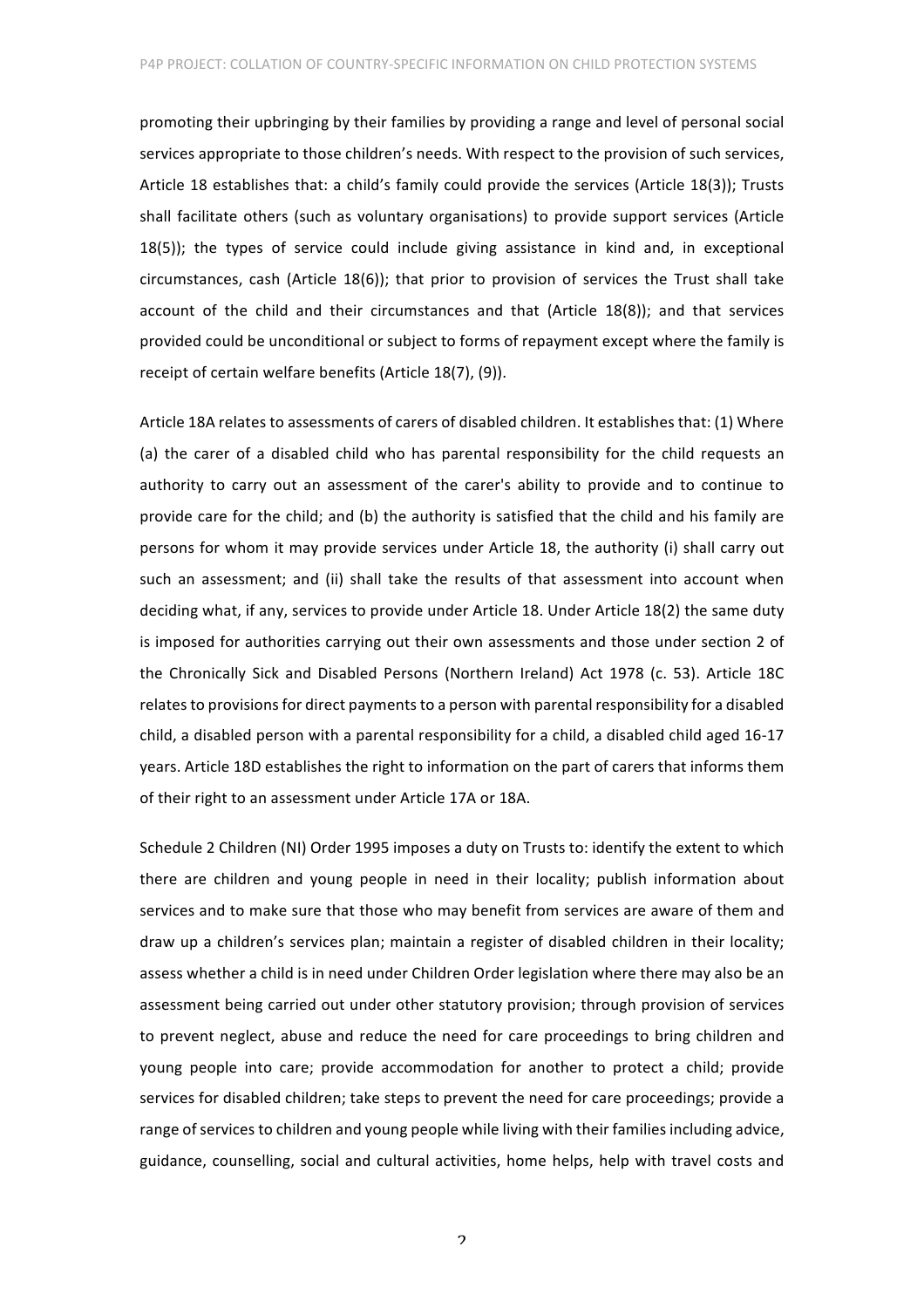access to family centres; and in providing services; provide family centres; maintain children at home; and take account of the different racial groups to which children, young people and their families belong.

Where family support services fail to ameliorate concerns and where children are at risk of/have been abused/neglected, the Children Order (Northern Ireland) 1995, makes provision. In Article 66, Children (Northern Ireland) Order 1995, it states that where an authority: (a) is informed that a child who lives, or is found, in the authority's area (i) is the subject of an emergency protection order; or (ii) is in police protection; or (b) has reasonable cause to suspect that a child who lives, or is found, in the authority's area is suffering, or is likely to suffer, significant harm, the authority shall make, or cause to be made, such inquiries as it considers necessary to enable it to decide whether it should take any action to safeguard or promote the child's welfare'.

## **Policies, guidance and procedures**

The initial point of contact with social services (for those who self-refer and for referrals from other agencies) will be with a Gateway team. Gateway teams were introduced following recommendations made an earlier $1$  Inspection report. They represent one point of contact in all Trusts for all referrals and are based on 13 principles designed to improve accessibility, assessment processes and accountability. The Gateway teams have been complemented by the development of the Family Support and Intervention Service that receive family support cases from the Gateway teams. A new common assessment framework known as UNOCINI has also been introduced<sup>2</sup> and structures assessments to take account of three interrelated domains (the needs of the child; parenting capacity; and the family within the broader context of extended family, community and society). The policies and procedures set out the management of referrals to social services<sup>3</sup>.

The Gateway Service receives referrals, which could be for support and assistance or where there are concerns about the protection, safety, welfare and well-being of a child. 'Thresholds of intervention<sup>'4</sup> determine the needs of the children. Four 'Levels of Need' are outlined. Level

<sup>&</sup>lt;sup>1</sup> SSI/DHSSPS (2006) Our Children and Young People – Our Shared Responsibility: Inspection of Child *Protection Services in Northern Ireland.* Belfast: SSI/DHSSPS.<br><sup>2</sup> DHSSPS (2011) *UNOCINI Guidance. Understanding the Needs of Children in Northern Ireland.* Belfast:

DHSSPS.

<sup>&</sup>lt;sup>3</sup> ACPC (2005) Area Child Protection Committees' Regional Policy and Procedures. Belfast: DHSSPS; and DHSSPS (2017) *Cooperating to Safeguard Children*. Belfast: DHSSPS.<br><sup>4</sup> DHSSPS (2008) *Family and Child Care Thresholds of Intervention.* Belfast: DHSSPS.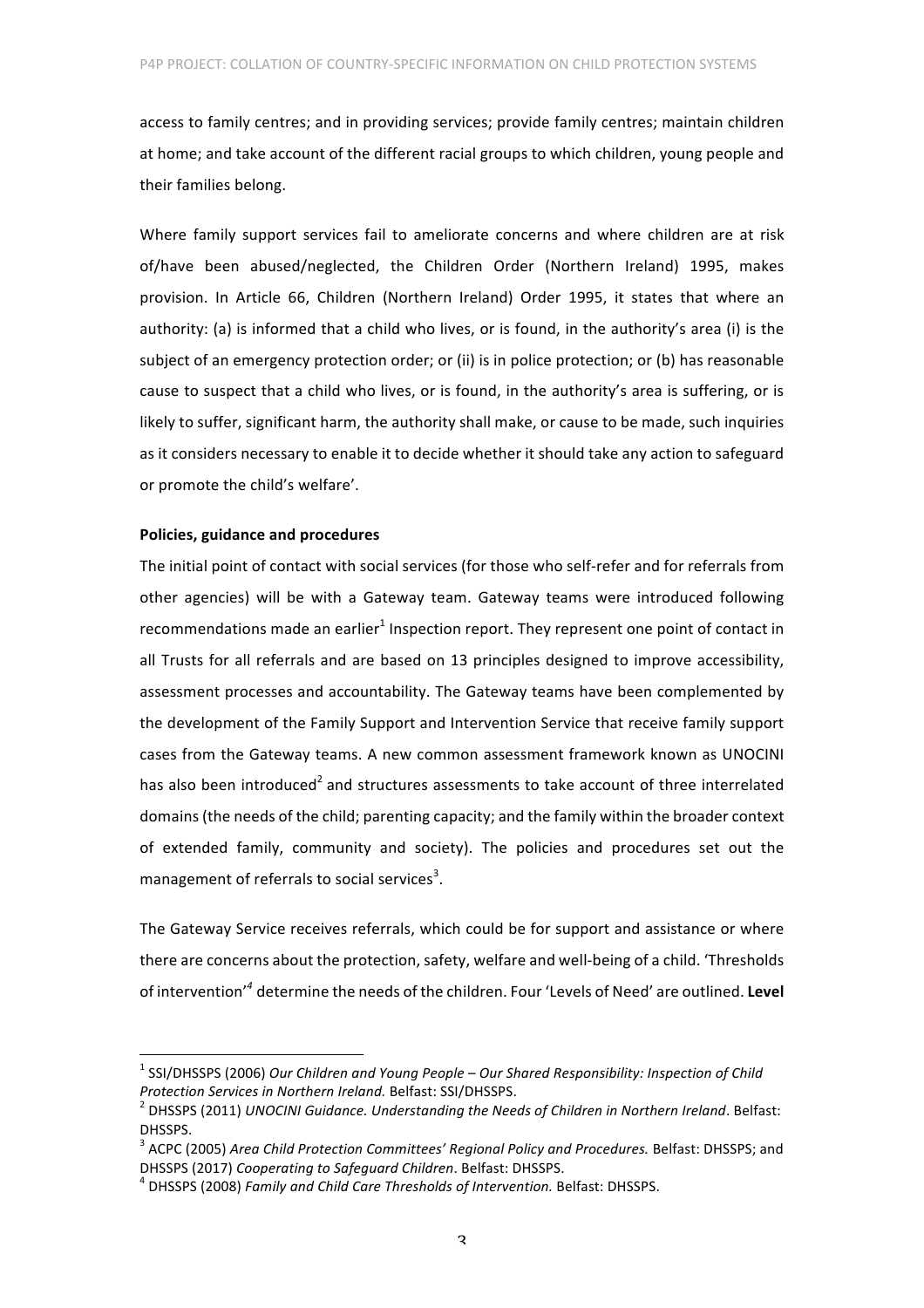**1** refers to children and families who use universal services and may require occasional advice, support and/or information. Level 2 refers to children and young people who, in addition to universal services, may need access to community support services. Level 3 refers to children and young people who have complex needs that may be chronic and enduring. These are generally identified as children 'in need' within the meaning of the Children (NI) Order 1995, including some of the children, who are 'in need of' safeguarding. Level 4 applies to children in the greatest need – children in need of rehabilitation with critical and/or high-risk needs; children in need of safeguarding (including those in care); and children with complex and enduring needs.

Following receipt of a referral a social worker in a Gateway team, a decision is made on the priority level of the referral. Those cases that fit with Level 4 threshold of need receive the highest priority and those with Level 1-2 receive lower priority. On completion of an initial UNOCINI assessment<sup>5</sup> the following options could be applicable: case closure; referral onwards to the family intervention and support team; instigation of child protection procedures (which include a child protection investigation and the conniving of a case conference); instigation of child protection and looked after child procedures which result in the removal of a child from their family home by way of an application to court for a legal order<sup>6</sup>.

For those cases where ongoing family support is decided upon it is likely that the Gateway team will have completed the initial family support pathway plan, which is followed up and developed by the Family Intervention team. Family support pathway plans are then further developed within the Family Intervention team. A range of services, voluntary and Trust based, can be accessed. These include: day care; after schools' clubs; summer schemes; food vouchers; counselling; home visitors who provide home based, practical family support; and parenting classes. 

For those at risk of harm/ or having suffered harm, neglect and abuse, and/or where family support services fail to ameliorate concerns and where children are at risk of/have been abused/neglected, the Children Order (Northern Ireland) 1995, makes provision. Article 66,

<sup>&</sup>lt;sup>5</sup> DHSSPS (2011) *UNOCINI Guidance. Understanding the Needs of Children in Northern Ireland Belfast:* DHSSPS.

 $^{\circ}$  DHSSPS (2008) Gateway Service-Processes. Guidance for Northern Ireland Health and Social Care *Trusts.* Belfast: DHSSPS.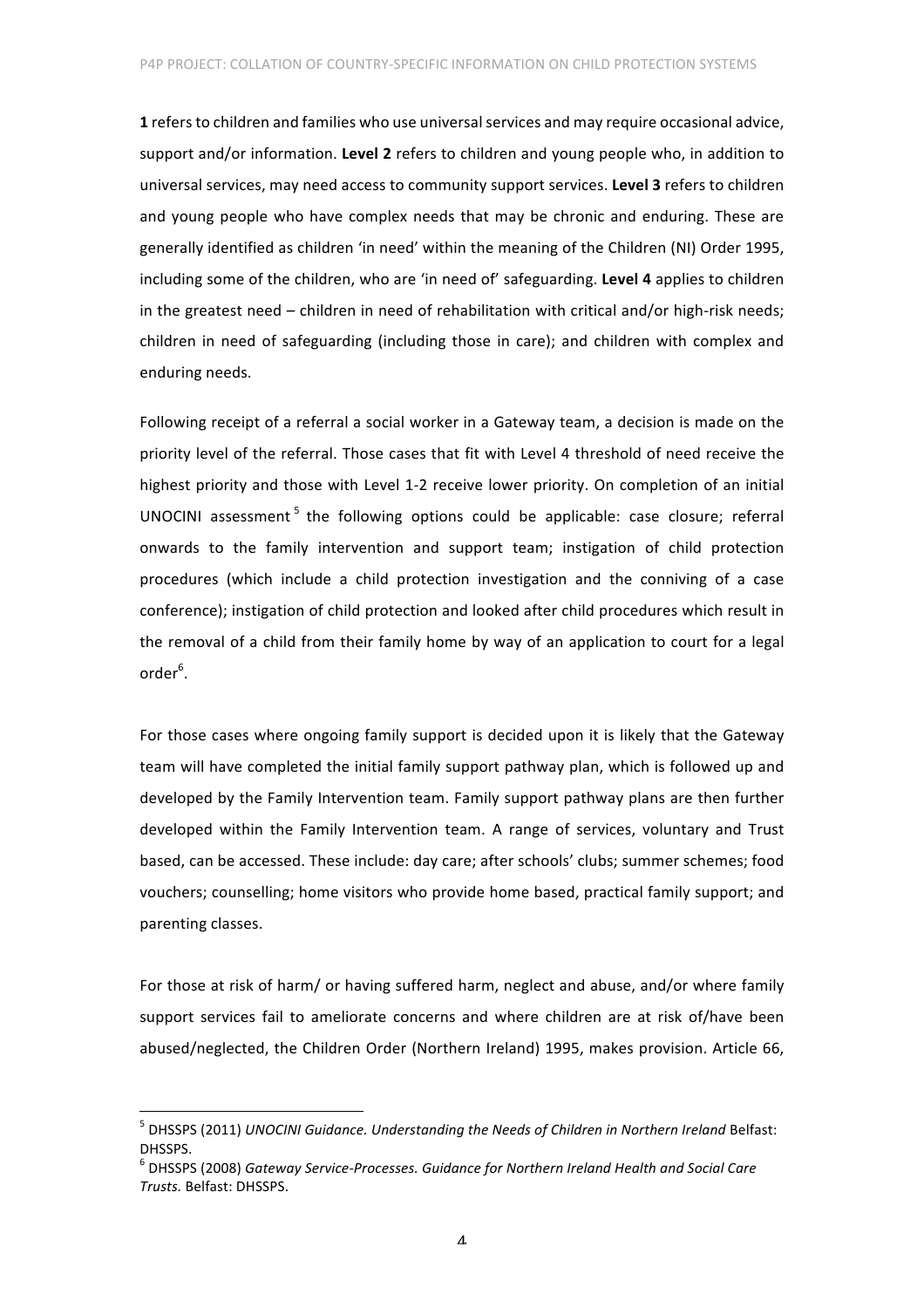Children (Northern Ireland) Order 1995, states that where an authority: (a) is informed that a child who lives, or is found, in the authority's area and (i) is the subject of an emergency protection order; or (ii) is in police protection; or (b) has reasonable cause to suspect that a child who lives, or is found, in the authority's area is suffering, or is likely to suffer, significant harm, the authority shall make, or cause to be made, such inquiries as it considers necessary to enable it to decide whether it should take any action to safeguard or promote the child's welfare'.

The Co-operating to Safeguard Children<sup>7</sup> and the Regional Child Protection Policy and Procedures<sup>8</sup> give procedural effect to the legislative requirements. With regards to the procedures for managing child protection referrals $^9$ , these are received and initially processed by the newly formed Gateway teams. Under a child protection investigation, an initial UNOCINI assessment<sup>10</sup> is completed within 15 days. The child involved must be seen within 24 hours from receipt of the referral and there must have been a strategy discussion (or if possible a strategy meeting) within 24 hours. Depending on the information that emerges from home visits and liaison with other professionals, a multi-disciplinary case conference may be called also within 15 days of receipt of the referral. The case conference is a multidisciplinary forum where concerns are shared through the provision of reports and through verbal feedback, the significance of those concerns weighed up, analyzed and decisions made about whether a child's name should be placed on the child protection register, under what category and agreeing the elements of the child protection plan.

The social worker should provide the case conference with a report. Other professionals should also provide reports and these all should be shared with the parents at least 1 working day before the conference. Parental attendance at the case conference is strongly encouraged as is that of the child/young person where they are deemed to be of an age, maturity and level of understanding. They can bring a person to support them. There is the possibility of parents being excluded from the whole case conference (or part thereof). If this is the case the parent must receive the reason in writing. The parents should be advised in writing of the outcome of the child protection case conference within 14 days of the conference being

<sup>&</sup>lt;sup>7</sup> DHSSPS (2017) Co-operating to Safeguard Children. Belfast: DHSSPS.<br><sup>8</sup> ACPC (2005) *Area Child Protection Committees' Regional Policy and Procedures. Belfast: DHSSPS.*<br><sup>9</sup> DHSSPS (2017) *Co-operating to Safeguard. Bel* 

*Committees' Regional Policy and Procedures. Belfast: DHSSPS; DHSSPS (2008) Gateway Service* –

*Processes.* A Guide for Northern Ireland Health and Social Care Trusts. Belfast: DHSSPS.<br><sup>10</sup> DHSSPS (2011) *UNOCINI Understanding the Needs of Children in Northern Ireland*. Belfast: DHSSPS.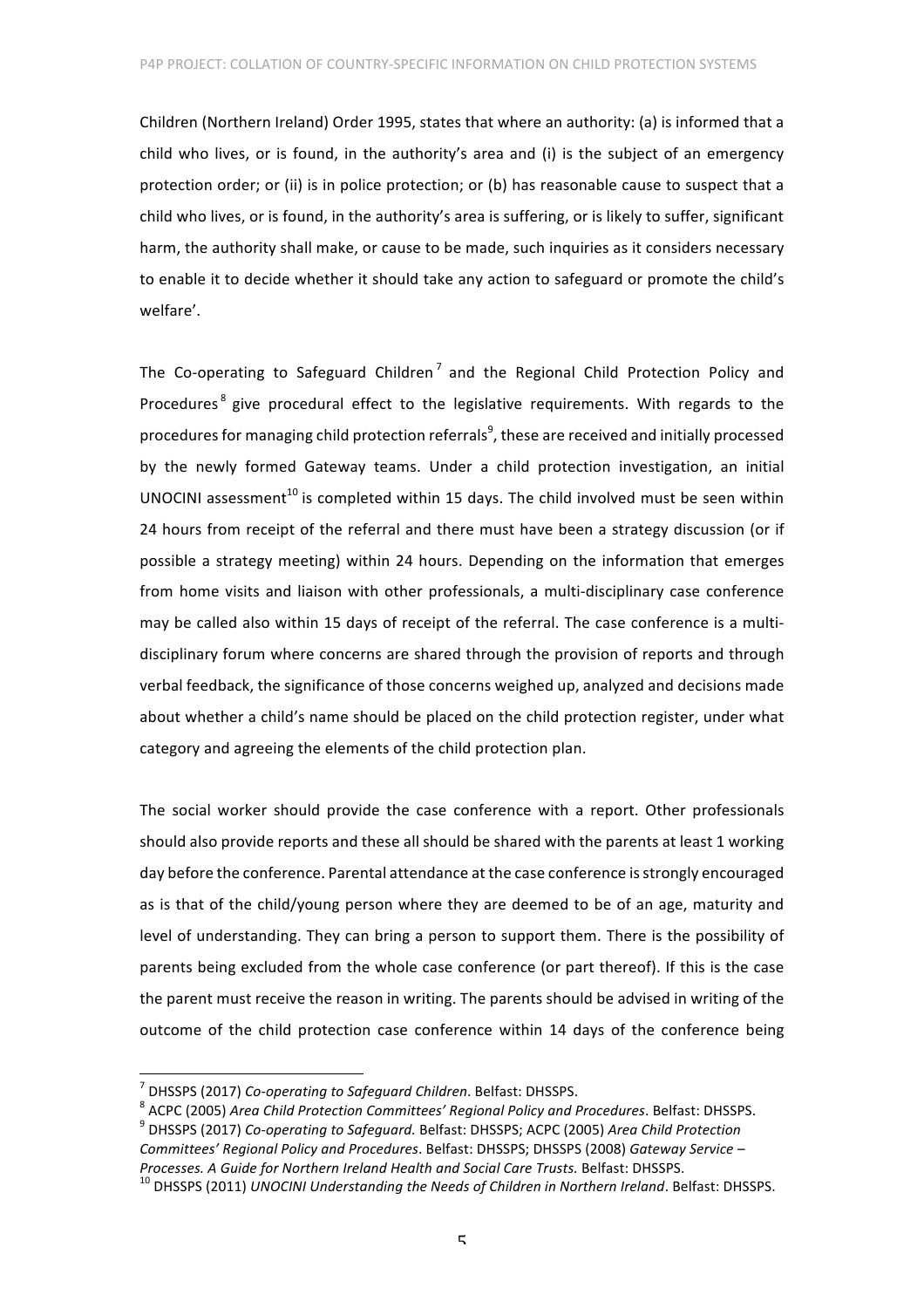convened. Minutes should be circulated within 14 days of the conference and their receipt acknowledged within 7 days. Parents can complain to the conference Chairperson about the process, outcomes and decisions reached. Review child protection case conferences take place on a regular basis, the first being held within 3 months of the initial case conference and then 6 monthly thereafter.

A child protection case conference decides on whether a child's name should be placed on a child protection register. Categories are confirmed, suspected or potential physical, sexual abuse or neglect. A child's name may be registered under more than one category. A child protection case conference also agrees a child protection plan. This gives details of the key roles and responsibilities of each professional involved in the case in relation to an agreed action plan. It therefore involves outlining the expectations of the parents particularly what help is to be provided to them, by whom, when, where, how often and why.

The child protection plan involves outlining the roles and responsibilities of the other involved professionals including the case coordinator making a visit to the child and their family no less than once every 4 weeks. If a child has been removed from the family home (either by way of a legal order or voluntarily  $-$  see below) then the child protection plan includes details of contact arrangements. The implementation and progress of the child protection plan is reviewed through core group meetings (these being coordinated by a case coordinator and the first of these should be held within 10 working days of the initial case conference) and regularly thereafter. Parents and children should be invited to comment on the child protection plan, should have a copy of it and should sign it as an indication that they understand it and are prepared to work with it. Failings in the plan may lead to a case conference being called and a review of the progress being made.

A child's name is removed from the child protection register through the case conference. Deregistration does not mean that support services should be automatically and immediately withdrawn because the child may still be deemed as a child 'in need' under Article 17 Children (NI) Order 1995. The regional policy and procedures also detail arrangements when children on the register move area, move out of the jurisdiction and/or go missing. Arrangements are designed to allow for the sharing of information to protect children who may fall 'under the radar' because of frequent house moves for example. For some children and young people, a decision is made to apply to court for a legal order in respect of that child and they come into

6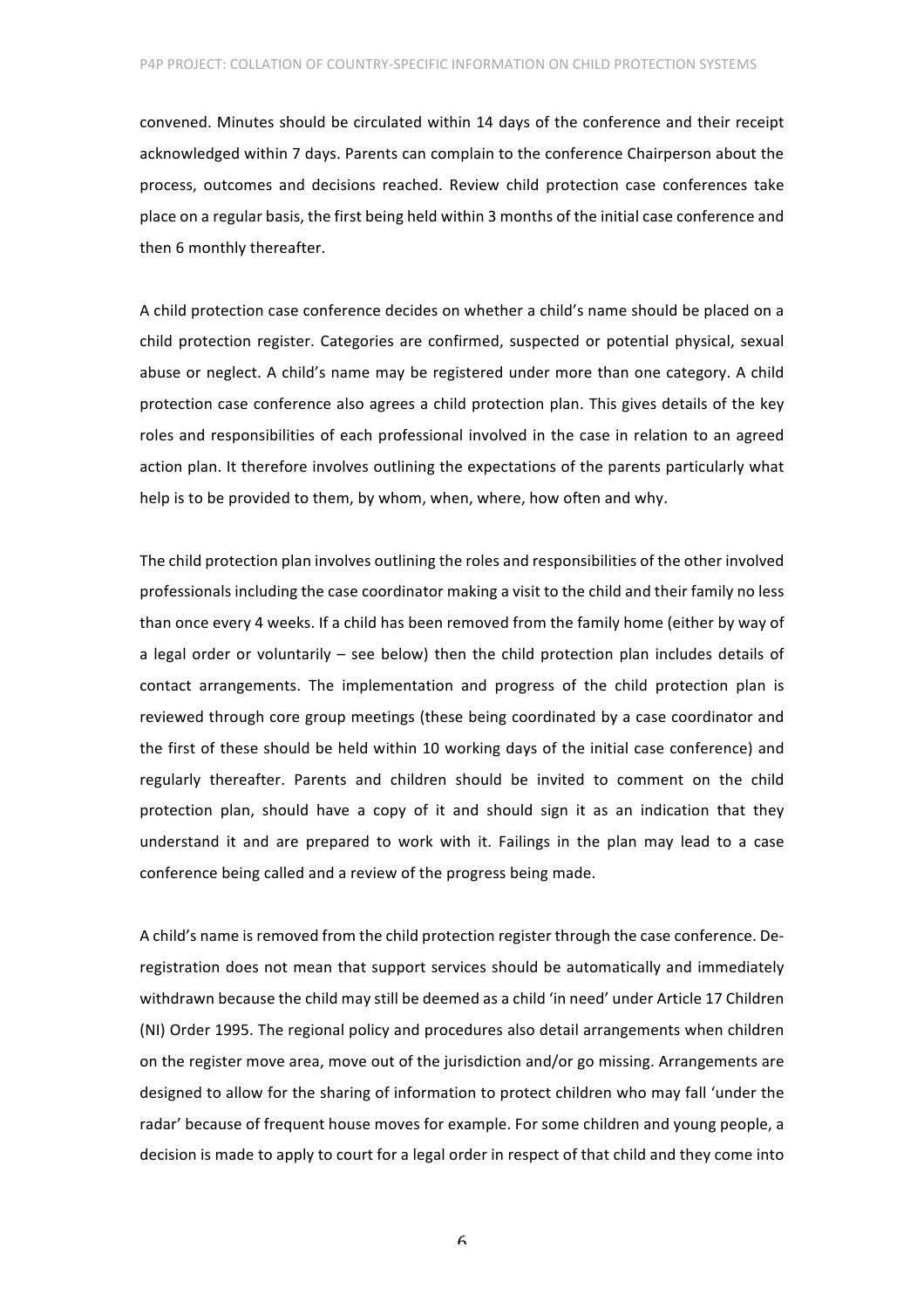care. 

The journey of a care or supervision order application through court is set out in new guidelines<sup>11</sup>. The Guide, which was originally introduced in 2009, emerged in response to concerns regarding delays in decision-making and cost effectiveness. It emphasizes strong judicial management in cases and timely decision-making by way of pre-proceeding meetings between parents, the Trust and solicitor, early identification and agreement on core issues. A central aim is to reduce the time it takes the court to come to a final decision in a case<sup>12</sup>. At the point of pre-proceedings Trusts are expected to write to parents to inform them of the concerns and their intention to apply for a care order. Parents are invited to attend a preproceeding meeting at which they can have their solicitor present to explore the concerns and to continue to work with the Trust to address them. Children are not entitled to independent legal representation at the pre-proceedings meeting and from anecdotal evidence in interviews with some stakeholders' children are notable by their lack of physical presence and/or voice in these meetings. Following the pre-proceedings meeting and if the Trust pursues their application an initial directions hearing will take place this being held within 8 days of the application being lodged at court. Subsequent hearings involve the Trust presenting reports (with supporting reports by other professionals if necessary) that outline evidence of harm to the court and the intended care plan for the child. The guardian ad litem, as an officer of the court, plays a proactive role in the timetabling of the case for final hearing, instructing experts and in facilitating meetings to establish common areas of agreement before the case proceeds to the final hearing.

There are various legal options that include: with the agreement of the parents under Article 21 Children (NI) Order (1995); via an emergency protection order applied for by the Trust under Article 63 Children (NI) Order (1995); via a police protection order applied for by police under Article 65 Children (NI) Order (1995); and by the Trust applying for a care order to share parental responsibility with the Trust under Article 50 Children (NI) Order (1995). Applications for orders to court to remove a child from home or to keep a child in care involve satisfying

<sup>&</sup>lt;sup>11</sup>Children Order Advisory Committee (2012) Guide to Case Management in Public Law Proceedings. Belfast: COAC.

 $12$  It is worth noting that in England, in response to the Family Justice Review, the government has drafted the Children and Families Bill (2013) that once implemented will mean that: a time limit of 26 weeks will be imposed when courts are considering care proceedings applications, that there is a focus on the child's needs rather than parents' rights; and that there should be greater access to mediation – see http://www.education.gov.uk/a00221161/.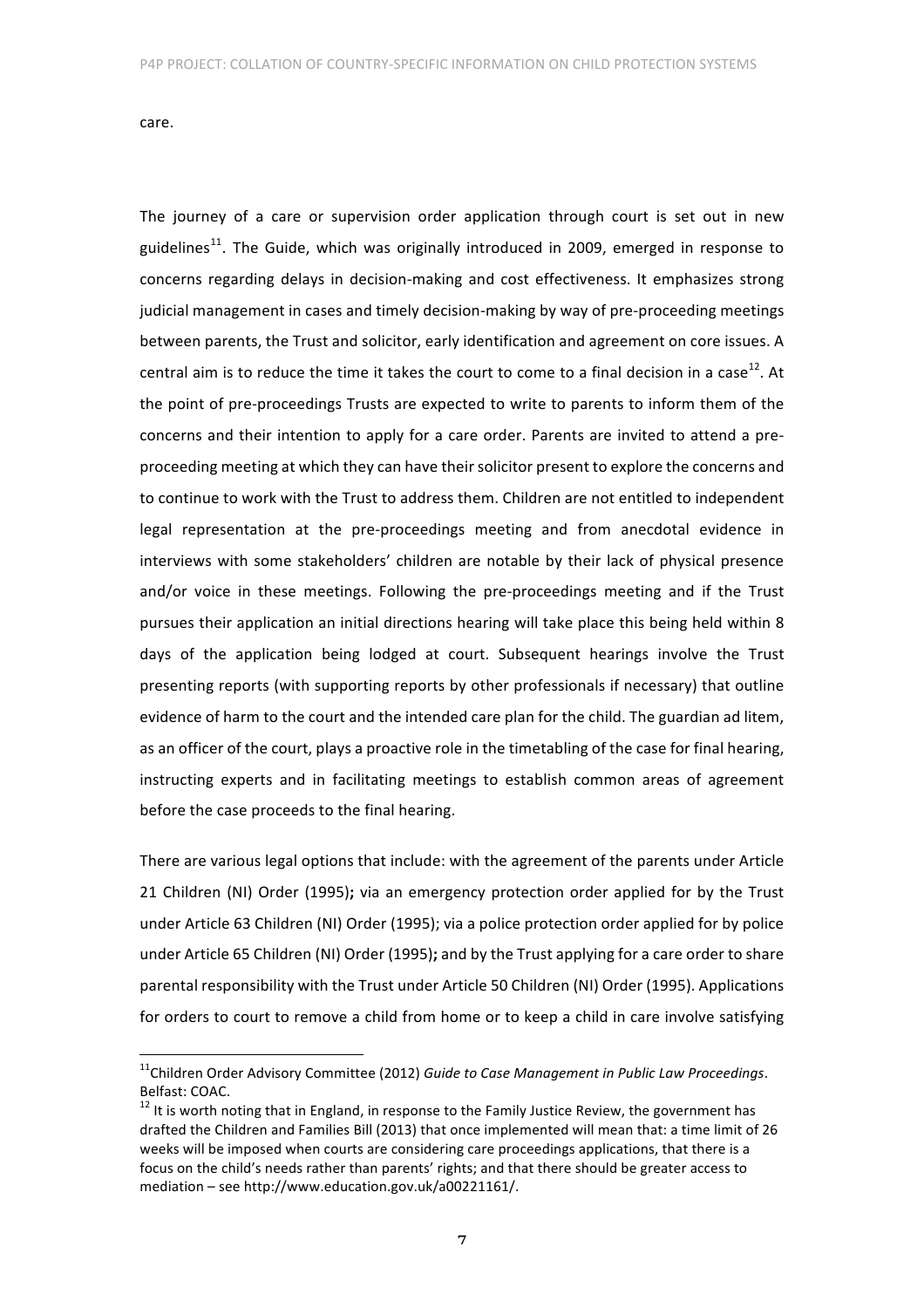three core elements namely that: the threshold for significant harm has been met; that alternative care is the best option for the child when all other options have been considered and ruled out; and that the care plan agreed for the child is in the child's best interests. Under this legislation, threshold criteria are defined as that which constitutes significant harm. There is no clear, definitive definition of 'significant' and each case is decided based on the evidence available – that being the actual factual evidence of harm; the level of risk; its impact on the health and development of the child; and to whom the harm can be attributed. Harm is defined in Article 2(2) Children (NI) Order (1995) as ill treatment or the impairment of health or development. While only one of these conditions needs to be satisfied, proceedings may refer to all three. Ill-treatment is defined under Article 2(2) as including sexual abuse and forms of ill-treatment that are not physical, as for example emotional abuse. Health is defined as physical or mental health and development as physical, intellectual, emotional, social or behavioural development. Under Co-operating to Safeguard Children<sup>13</sup>, a case management review system has been established. While individual reports are not published, an overview by Devaney *et al.* (2013<sup>14</sup>) highlights that most children live in families characterised by problems such as domestic violence and abuse, substance misuse and mental health problems and that young age was a significant vulnerability factor. These children, in risk groups, are considered next.

# **Children in families with substance abuse**

The exact numbers of children and young people living in these circumstances in Northern Ireland is not known, however based on UK surveys, estimates are that it is approximately 1 in 11 children. The 'Regional Hidden Harm Action Plan'<sup>15</sup> calls for the development of preventative and early identification strategies based on a scoping review and availability of baseline data. The interface between this and mental health problems is emphasised, as often there is a degree of overlap.

## **Children with familial and/or personal mental health issues**

The service framework for 'Mental Health and Wellbeing'<sup>16</sup> that is based on the whole family model, indicates that parents with mental health issues should be supported in their parenting

<sup>&</sup>lt;sup>13</sup> DHSSPS (2017) *Co-operating to Safeguard Children*. Belfast: DHSSPS.<br><sup>14</sup> Devaney, J., Hayes, D., Bunting, L. and Lazenbatt, A (2013) *Translating Learning into Action: An Overview of Learning Arising from Case Management Reviews in Northern Ireland 2003-2008.* Belfast: QUB/NSPCC/DHSSPS.

<sup>&</sup>lt;sup>15</sup> DHSSPS (2008) Regional Hidden Harm Action Plan. Responding to the Needs of Children Born to and *Living* with Parental Alcohol and Drug Misuse in Northern Ireland. Belfast: DHSSPS.<br><sup>16</sup> DHSSPS (2011) *Service Framework for Mental Health and Wellbeing*. Belfast: DHSSPS.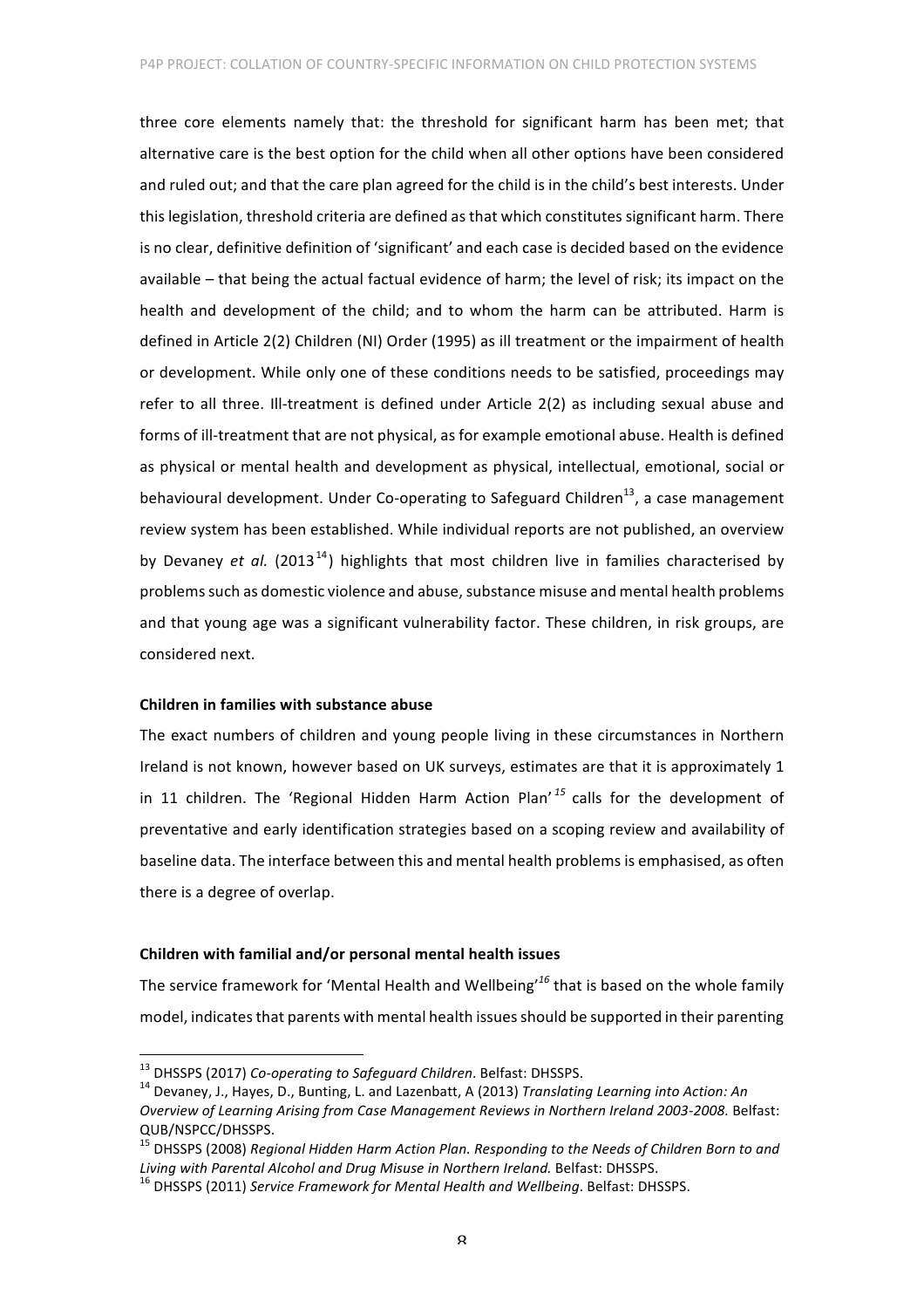role. Critical to the delivery of non-stigmatizing services is good signposting, screening and assessment as it is known that parental mental health is a risk factor for children being 'on the edge of care' and coming into care. Regarding children and young people who may end up 'in need' by their own mental health issues 'epidemiological evidence suggests that 20 per cent of children will develop a significant mental health problem.<sup>17</sup>Research indicates that most of these children and young people will not need to access mental health care services or receive a formal diagnosis<sup>18</sup>. However, for those that do, an extensive Northern Irish research review<sup>19</sup>, commissioned as part of the 'Bamford Action Plan'<sup>20</sup> has indicated a series of gaps in service provision. They recommend: a full survey of the mental health needs of children, young people and their carers in Northern Ireland; further research regarding help seeking interventions, the factors that contribute to poor mental health; and more research regarding the effectiveness of parenting support programmes.

#### **Children in families with domestic violence and abuse**

The 'Tackling Domestic and Sexual Violence and Abuse Action Plan'<sup>21</sup> that provides a ioint action plan in response to both the 'Tackling Violence at Home Strategy'<sup>22</sup> and the 'Tackling Sexual Violence and Abuse Strategy<sup>'23</sup> addresses, among other issues, the vulnerability of children and young people living in situations where there are incidents of domestic violence and abuse. A recent publication from Women's Aid<sup>24</sup> outlines a spectrum of services ranging from preventative work in schools and communities through to supporting mothers to care for their children and the provision of refuge accommodation and additional support services.

## **Children involved in offending**

<sup>&</sup>lt;sup>17</sup> RQIA (2011) *Independent Review of Child and Adolescent Mental Health Services (CAMHS) in*<br>Northern Ireland. Belfast: RQIA.

<sup>&</sup>lt;sup>18</sup> MacDonald, G., Livingstone, N., Davidson, G., Sloan, S., Fargas, M. And McSherry, D (2011) *Improving the Mental Health of Northern Ireland's Children and Young People: Priorities for Research.* QUB/PHA. 

 $^{19}$  MacDonald, G., Livingstone, N., Davidson, G., Sloan, S., Fargas, M. And McSherry, D (2011) *Improving the Mental Health of Northern Ireland's Children and Young People: Priorities for Research.* QUB/PHA.

<sup>&</sup>lt;sup>20</sup> DHSSPS (2009) *Delivering the Bamford Vision. The Response of the Northern Ireland Executive to the Bamford Review of Mental Health and Learning Disability. Action Plan 2009-2011.* Belfast: DHSSPS. <sup>21</sup> DoJNI and DHSSPS (2012) *Tackling Domestic and Sexual Violence and Abuse Action Plan: April 2012-*

*<sup>2013.</sup> Belfast: DoJ/DHSSPS.*<br><sup>22</sup> NIO and DHSSPS (2005) *Tackling Violence at Home. A Strategy for Addressing Domestic Violence* and Abuse in Northern Ireland. Belfast: DHSSPS.<br><sup>23</sup> NIO and DHSSPS (2008) Tackling Sexual Violence and Abuse. A Regional Strategy 2008-2013.

Belfast: DHSSPS.<br><sup>24</sup> Women's Aid Federation Northern Ireland (2012) Our Place –Safe Space Directory of Children and

*Young People's Services in Northern Ireland.* Belfast: Women's Aid Federation NI.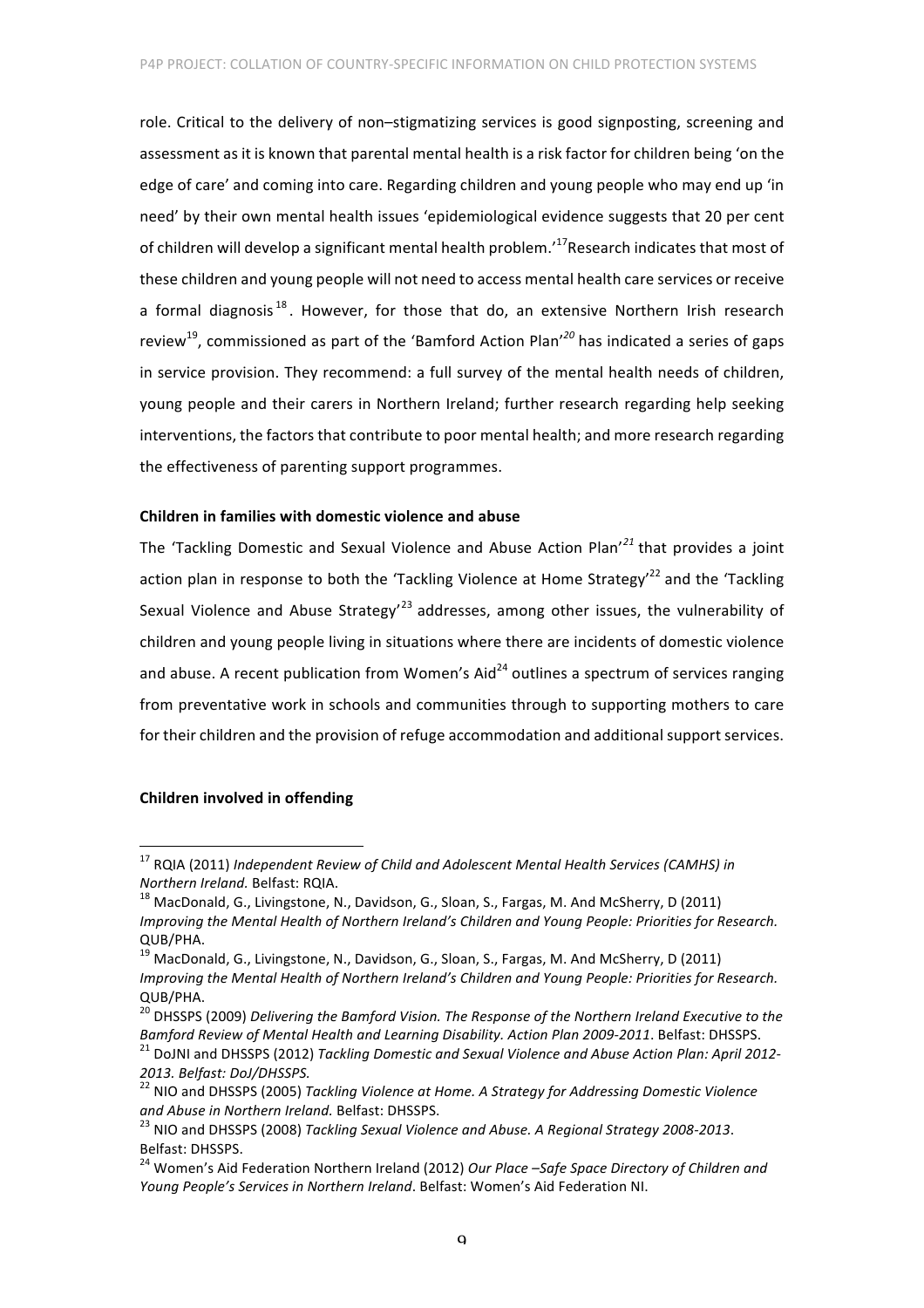Children involved in offending are recognised as a group with particular needs. In Northern Ireland a separate youth justice system, established under the Justice (Northern Ireland) Act (2002) operates. The principle aim of the youth justice system as set out in statute is 'to protect the public by preventing offending by children'. The paramountcy principle is reflected in revised legislation (Justice Act (Northern Ireland) 2015), but the extent to which public protection and paramountcy intersect or conflict is an open question. The parameters of the youth justice system are guided by the minimum age of criminal responsibility (MACR) and the age of criminal majority  $(ACM)$  – ages 10 and 18 respectively. The low minimum age of criminal responsibility in Northern Ireland, as elsewhere in the UK has been the subject of some critique (e.g. UK Children's Commissioners, 2015; UNCRC, 2016). Research with children and young people indicates that they have limited awareness of the age of criminal responsibility or the consequences of involvement in the criminal justice system (McAlister et al, 2017). One of the implications of a low MACR is that children face the possibility of being drawn into the criminal justice system at a young age, and that they may face negative consequences as a result (e.g. the acquisition of a criminal record). In this context, arguably the child's problematic behaviour is foregrounded rather than considerations regarding their care and protection. Proponents in support of raising the MACR contend that this would serve to prioritise the welfare and needs of children (Goldson, 2013).

In the international context, evidence concerning extended youth transitions and the potential vulnerability of young people as they move from children to adult systems has led to calls for extending the parameters of youth justice systems (Pruin and Dunkel, 2015). In Northern Ireland the Youth Justice Review (2011) recommended that transitional arrangements should apply for children moving from juvenile to adult custodial settings, in light of the complex needs evident amongst this population.<sup>25</sup> Evidence from inspection reports and research with children and young people shows a high proportion of children detained in custody are care experienced and have mental health and/or special educational needs (Martynowicz et al, 2012; McAlister and Carr, 2015; Spain and McCaughey, 2017). Despite repeated criticism, the iuvenile iustice centre is still used as a 'place of safety' when police cannot bail a child to a suitable address (CJINI, 2015; Spain and McCaughey, 2017).<sup>26</sup>

# **Children and policing**

The Youth Justice Review (2011) included a number of recommendations aimed towards prevention and early intervention in relation to offending. Issues regarding community confidence in the police, a legacy issue of political conflict, were also recognised. In this vein a recommendation was made that children and young people should feature more prominently in police planning processes at strategic and local levels. The most recent Policing Plan (NIPB, 2017) includes a strategic measure to increase young people's confidence in policing. The plan also identifies children who are subject to sexual exploitation or abuse and children who go missing as a particularly vulnerable group who may be subject to repeat

 $25$  It should be noted, however, that while the existing practice is that children under 18 are detained in a Juvenile Justice Centre specifically catering for this age group, there is provision in legislation allowing under 18's to be detained in prison, under 'exceptional circumstances'. Practically this is taken to mean where there is an assessed 'security risk', but while the provision exists the most recent inspectorate report indicates that it had not been used (CJINI, 2015).

 $26$  Police stations are considered unsuitable places of safety for children. Under Police and Criminal Evidence (PACE) procedures, police have the authority to place a young person in the Juvenile Justice Centre, pending court proceedings. Most PACE admissions to the JJC occur at the weekends (CJINI, 2015; Spain and McCaughey, 2017).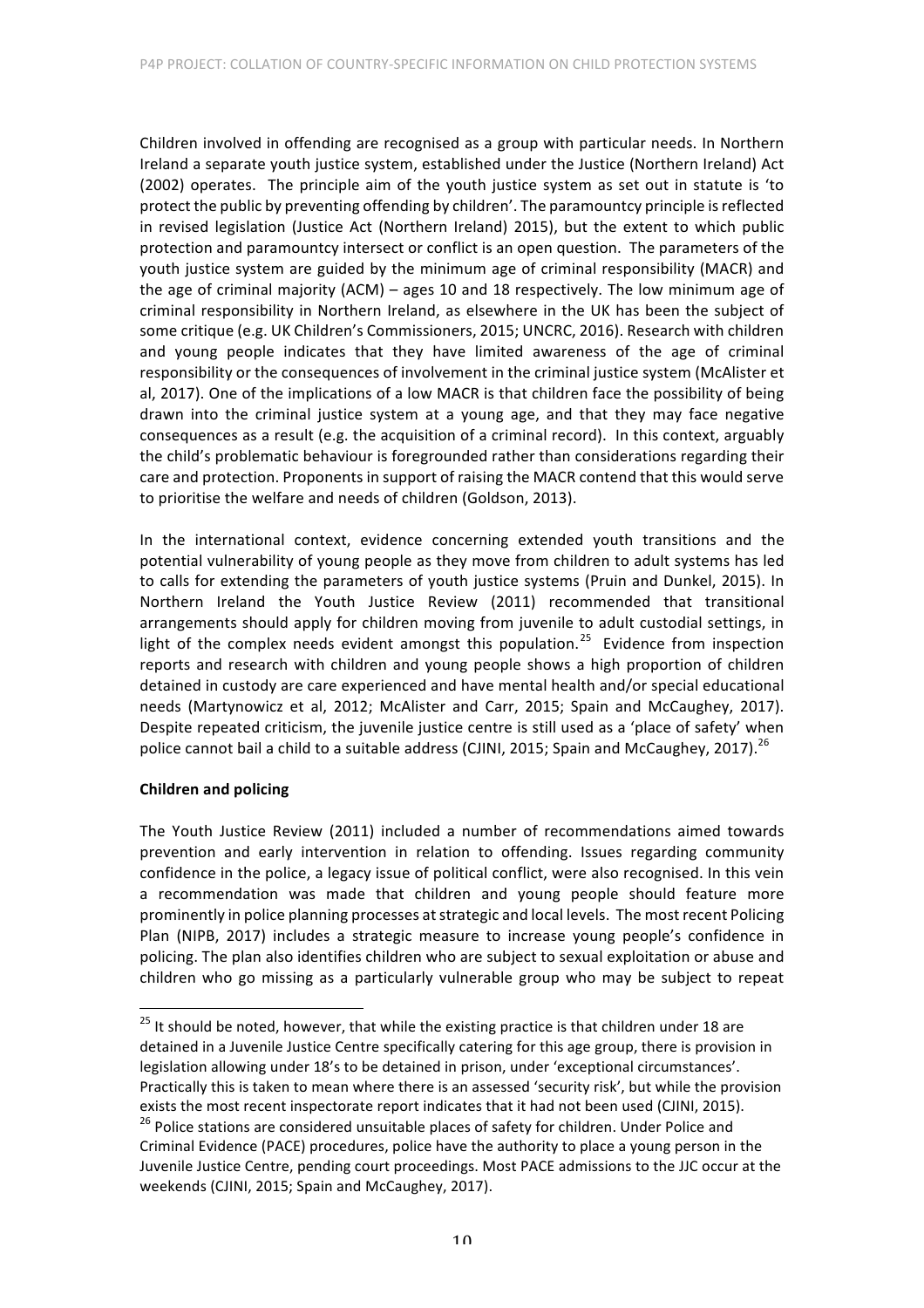victimisation, and an area where police need to work collaboratively with other partners.

## **Children of prisoners**

According to Moore *et al.* (2011)<sup>27</sup> it is difficult to provide an accurate figure for the number of children in Northern Ireland who have a parent in prison but estimate this this affects approximately 1,500 children. The recent 'Family Strategy'<sup>28</sup> indicates a commitment to address these issues by setting out a strategy for families of prisoners as to what they can expect at different points on the journey from the community into custody and during their rehabilitation back into the community. The strategy develops the role of the Family Support Officers (FSO) and child centred visits (CCVs).

#### **Disabled children**

In addition to the provisions of the Children (NI) Order 1995, the Carers and Direct Payments Act (NI) 2002 amends section 18 of the Children (NI) Order 1995 by creating an additional clause, Article 18B, that relates to the provision for direct payments for services accessed by carers of a disabled child. The Autism Act (NI) 2011 amends the Disability Discrimination Act (DDA) (1995) with regards to the definition of disability and also places a duty on the Department to prepare a strategy in relation to autism and in so preparing consult with all departments and gather from each Trust data on prevalence rates. In Northern Ireland, there is research that highlights the challenges faced by families who have a disabled child due to social isolation, financial challenges and practical/emotional demands.

# **Separated children and child trafficking**

A Northern Irish briefing by Webb and Toner (2011) highlights: difficulties in gaining an accurate picture of numbers given the lack of a centralized database; the lack of coordination between agencies; and poorly coordinated approaches. Another report<sup>29</sup> highlights 'the lack of ethnic monitoring by statutory bodies (despite the section 75 duty). Other concerns include: families being held in detention centres prior to being returned to their home country; and difficulties for families and children gaining access to statutory and support

<sup>&</sup>lt;sup>27</sup> Moore, L., Convery, U. and Scraton, P. (2011) *Children with Imprisoned Parents*.

http://www.humanrights.dk/files/pdf/Full%20report%20Children%20of%20Imprisoned%20parents.p df

<sup>&</sup>lt;sup>28</sup> Northern Ireland Prison Service (undated) Family Strategy 2010 (To include updated 2012 Action *Plan).* Belfast: NIPS.<br><sup>29</sup> Geraghty, T., McStravick, C. and Mitchell, S (2010) *New to Northern Ireland: A Study of the Issues* 

Faced by Migrant, Asylum Seeking and Refugee Children in Northern Ireland. Belfast: National Children's Bureau and the Calouste Foundation.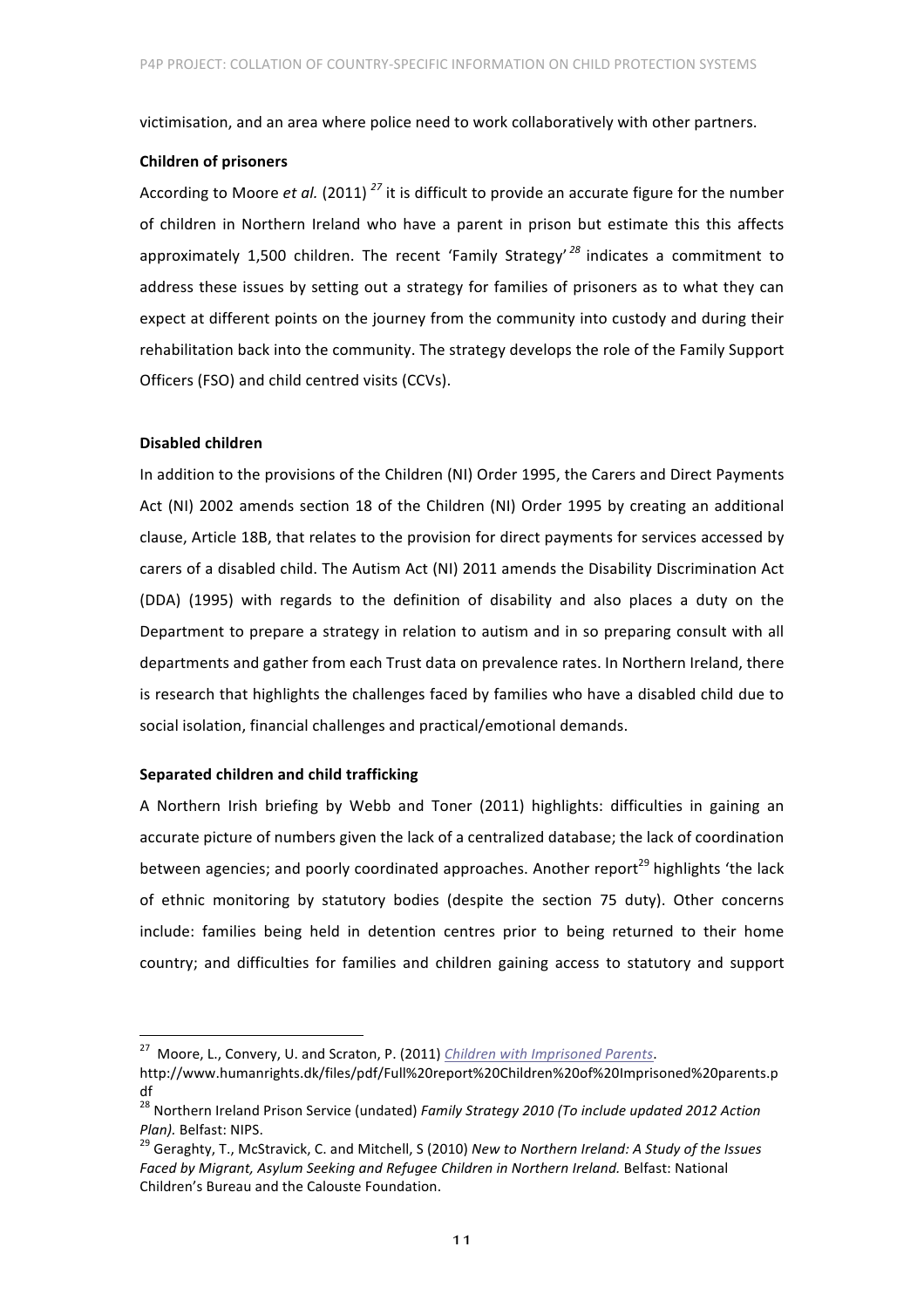services. 

# 2. ANALYSIS OF CHILD PROTECTION SYSTEM ACCORDING TO THE 10 PRINCIPLES OF **INTEGRATED CHILD PROTECTION SYSTEMS**

- 1. Every child is recognised, respected and protected as a rights holder, with non-negotiable rights to protection.
- 2. No child is discriminated against.
- 3. Child protection systems include prevention measures.
- 4. Families are supported in their role as primary caregiver.
- 5. Societies are aware and supportive of the child's right to freedom from all forms of violence.
- 6. Child protection systems ensure adequate care
- 7. Child protection systems have transnational and cross-border mechanisms in place.
- 8. The child has support and protection
- 9. Training on identification of risks
- 10. There are safe, well-publicised, confidential and accessible reporting mechanisms in place

Note: Refer to the reflection paper from the  $9<sup>th</sup>$  European Forum on the Rights of the Child for an elaboration of these principles (available in Dropbox WP2). Your review can be based on monitoring reports, ombudsman and inspection reports and reports to the UN Committee on the Rights of the Child and the Committee's observations). Some of the principles will feature more prominently than others in the analysis. Key questions to consider are:

- $\blacksquare$  Is the existing model rights-based?
- $\rightarrow$  Are children enabled to participate?
- $\blacksquare$  To what extent has feedback from children been collated as part of any monitoring systems?
- $\blacksquare$  To what extent is data on violence against children available and is it disaggregated and are children's opinions documented?
- Are there gaps and weaknesses in the system?
- $\rightarrow$  Are there particular groups that are not adequately provided for?

# **Child protection and family support**

Family support is premised on early intervention and prevention and is designed to prevent children from becoming neglected, harmed and abused. Such services are particularly important in a Northern Irish context, where a recent comparative analysis of multiple deprivation measures within the United Kingdom (Abel et al, 2016) found that Northern Ireland is the most deprived area of the United Kingdom, with 37% of the population living in an area that is within the 20% most deprived across the UK and where an analysis of data-sets for children in need suggests that deprivation and social exclusion are key drivers for referral to children's social services (Hood et al, 2016).

Given the extent of need within Northern Ireland and the cost of delivering more intensive services, the rationale for earlier intervention approaches is clear and reflected in several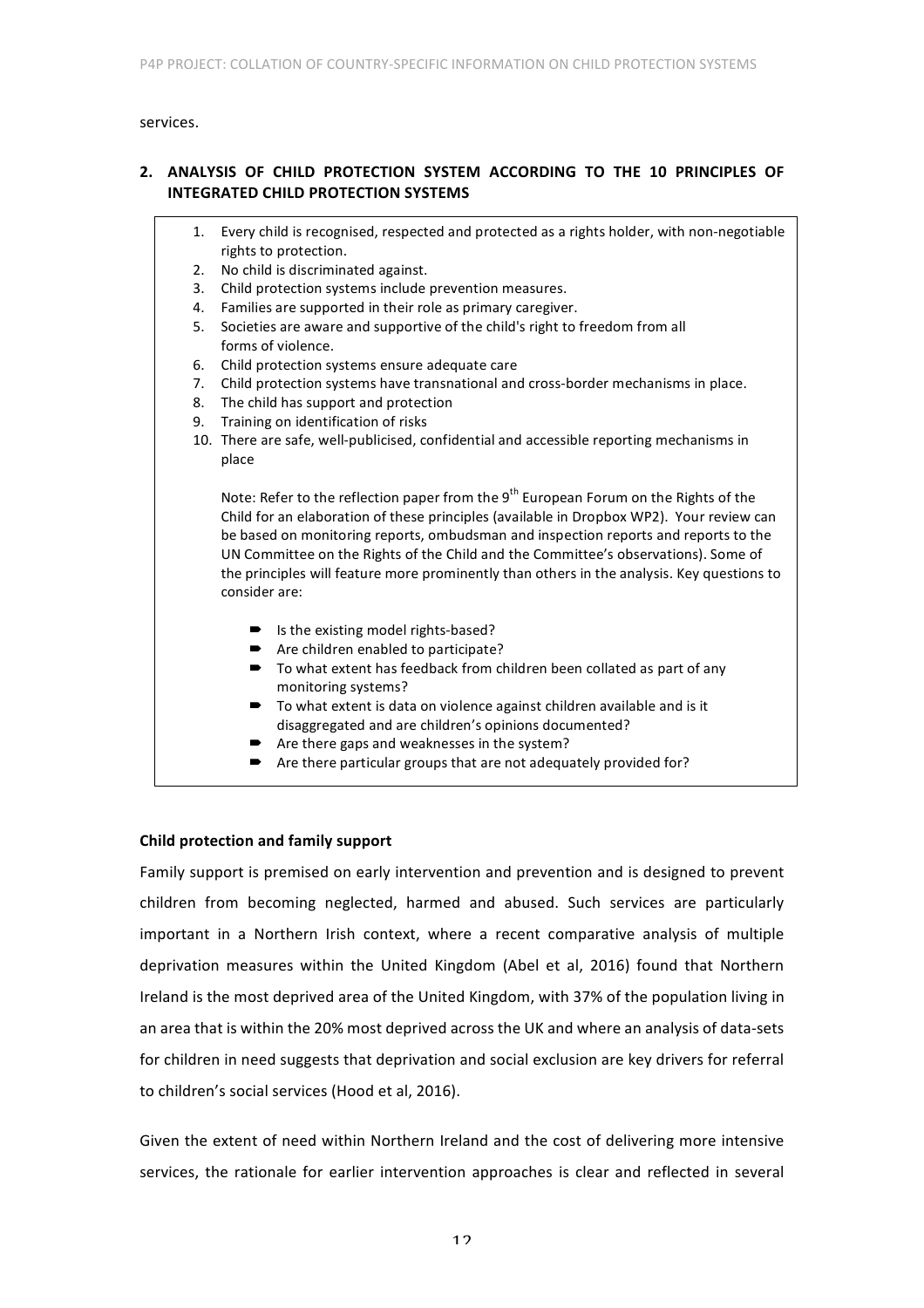policy developments. 'Our Children, Our Pledge', the strategy for children and young people in Northern Ireland from 2006 to 2016 (OFMDFM, 2016), set out an outcome framework to improve the health, achievement, safety, well-being, societal contribution and rights of all children and young people in the country. This has since been built on through other policies including Families Matter (DHSSPSNI, 2009); Healthy Child, Healthy future (DHSSPSNI, 2010); Learning to Learn: A Framework for Early Years Education and Learning (DENI, 2012) Transforming Your Care: Vision to Action (HSCB, 2013), and Making Life Better (DHSSPSNI, 2014). The Children's Services Co-operation Act (2015) requires co-operation among children's authorities in Northern Ireland to contribute to the well-being of children and young people, which has been in part a response to criticism of services in Northern Ireland for tending to operate in an isolated manner, with a lack of joined-up working to identify and meet needs at an early stage for children, young people and families (Devaney et al, 2010).

A central goal of family support approaches is viewed as providing parents and families with the skills and confidence required to be active agents in achieving better outcomes. The impact on families of the lack of access to family support services has been commented upon by the judiciary in Northern Ireland. Of note is the judgment of Weir J in *Belfast Health & Social Care Trust v SM [2010]<sup>30</sup>* who stated:

What is badly needed is more practical day to day support from people with practical parenting skills, probably more mature people who may have raised their own families and thereby learned from their own successes and mistakes. An investment in recruiting support of this type would be both effective and cost-effective in maintaining families within the community and avoiding the costly involvement of the care system. This form of "upstream" intervention obviously cannot hope to prevent every mishap or tragedy but it would help to keep children to receive "good enough" care where ideally, they belong, living in their own families. An outcome of permanent removal of children from their families is, too often, as much an indictment of a failed system as it is of inadequate parents. $^{31}$ 

The ramifications of lack of a lack of appropriate support is also detailed in another judgment. In *Homefirst Community Health and Social Services Trust v SN [2005]<sup>32</sup>, Sheil LJ in determining* 

<sup>&</sup>lt;sup>30</sup> *Belfast Health & Social Care Trust* v SM [2010] NIFam 10 (28 June 2010).<br><sup>31</sup> At para 28. <br><sup>32</sup> Homefirst Community Health and Social Services Trust v SN [2005] NICA 14 (15 March 2005)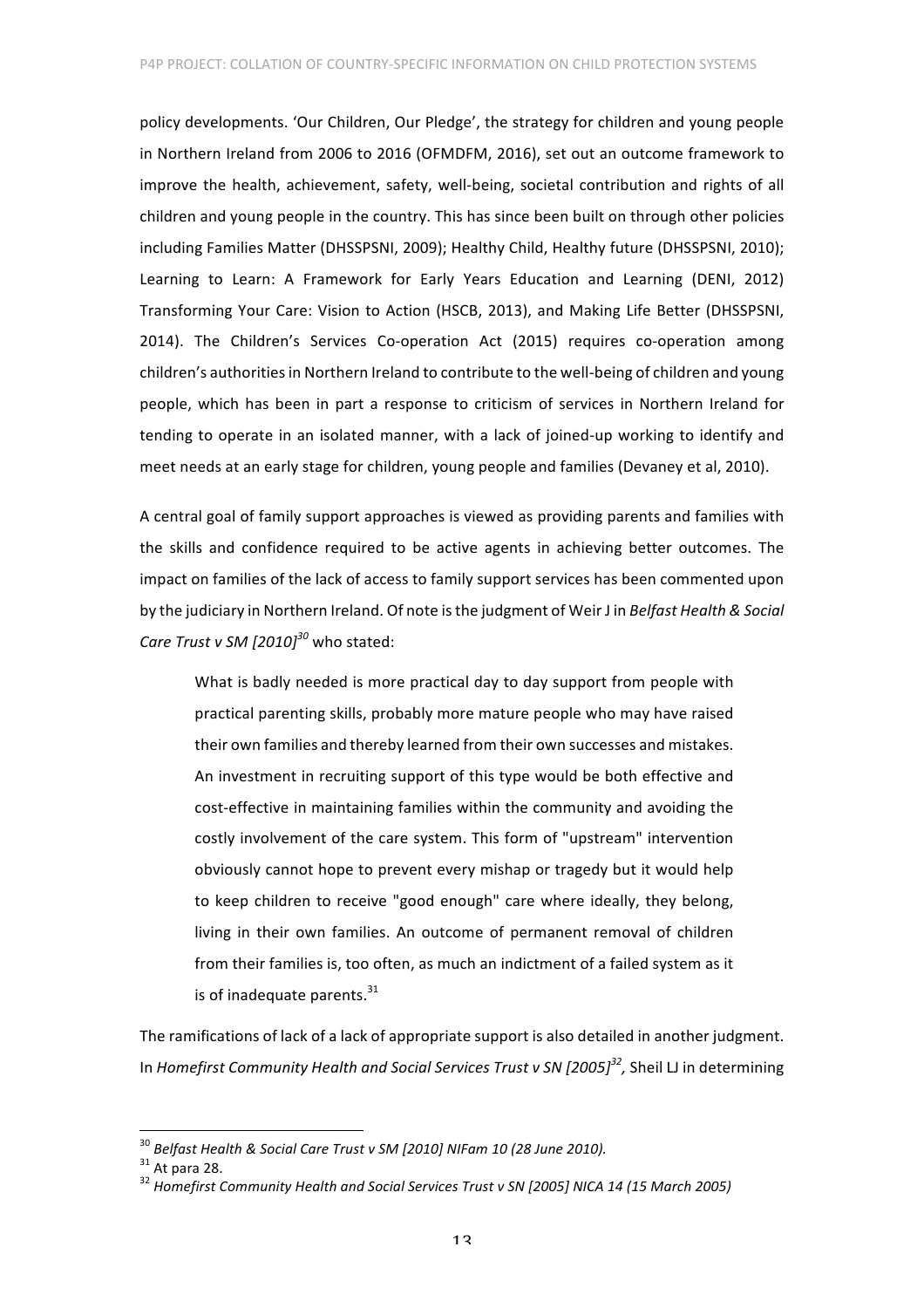whether a mother was unreasonably withholding her consent to a freeing order<sup>33</sup> for adoption emphasized the difference that appropriate assistance could have made:

If the Trust in the present case had been fully cognizant of SN's rights under Article 8 of the European Convention, this court considers that it should have given [the mother] a further opportunity to prove herself by undergoing the further suggested therapeutic work in early 2003. That regrettably was not done thereby depriving her of the opportunity to prove that JN could be returned safely to her care. Having regard to the real progress, which she had made in her life, despite not having the benefit of the further suggested therapeutic work, there was some real prospect that she might succeed in so doing, although that would take some time to establish. $34$ 

However, due to the time, which had passed, this was no longer an option:

Time has now inevitably moved on and this court has to look at this application in the light of matters as they now stand, bearing in mind that JN has now been happily settled with Mr. and Mrs. K for nearly three years and was only in the care of his mother SN for the short period of four months immediately following his birth on 3 April 2001. This court considers that it is now in the best interests of JN that he should be freed for adoption and that SN, his mother, is withholding her consent unreasonably. $35$ 

In concluding, the judge stated:

In considering any further steps, which may be taken in relation to the future of JN, it is incumbent upon the Trust and all others involved therein complying with the obligations imposed on them by Article 8 of the European Convention.

Most recently in Northern Ireland, the government in conjunction with a philanthropic organization has funded an Early Intervention Transformation Programme (EITP). Based on a collaborative preventative model which uses partnership working to work towards three central goals: equipping parents with the skills needed to give their children the best start in life; supporting families outside of the statutory system when problems first emerge; and positively addressing the impact of adversity on children by intervening both earlier and more

 $33$  A freeing order is an order freeing a child for adoption under the Adoption (NI) Order 1987, which terminates the parental responsibility of the birth parent(s) or others and gives the Trust sole parental responsibility.<br>
<sup>34</sup> At para 29

 $35$  At para 29.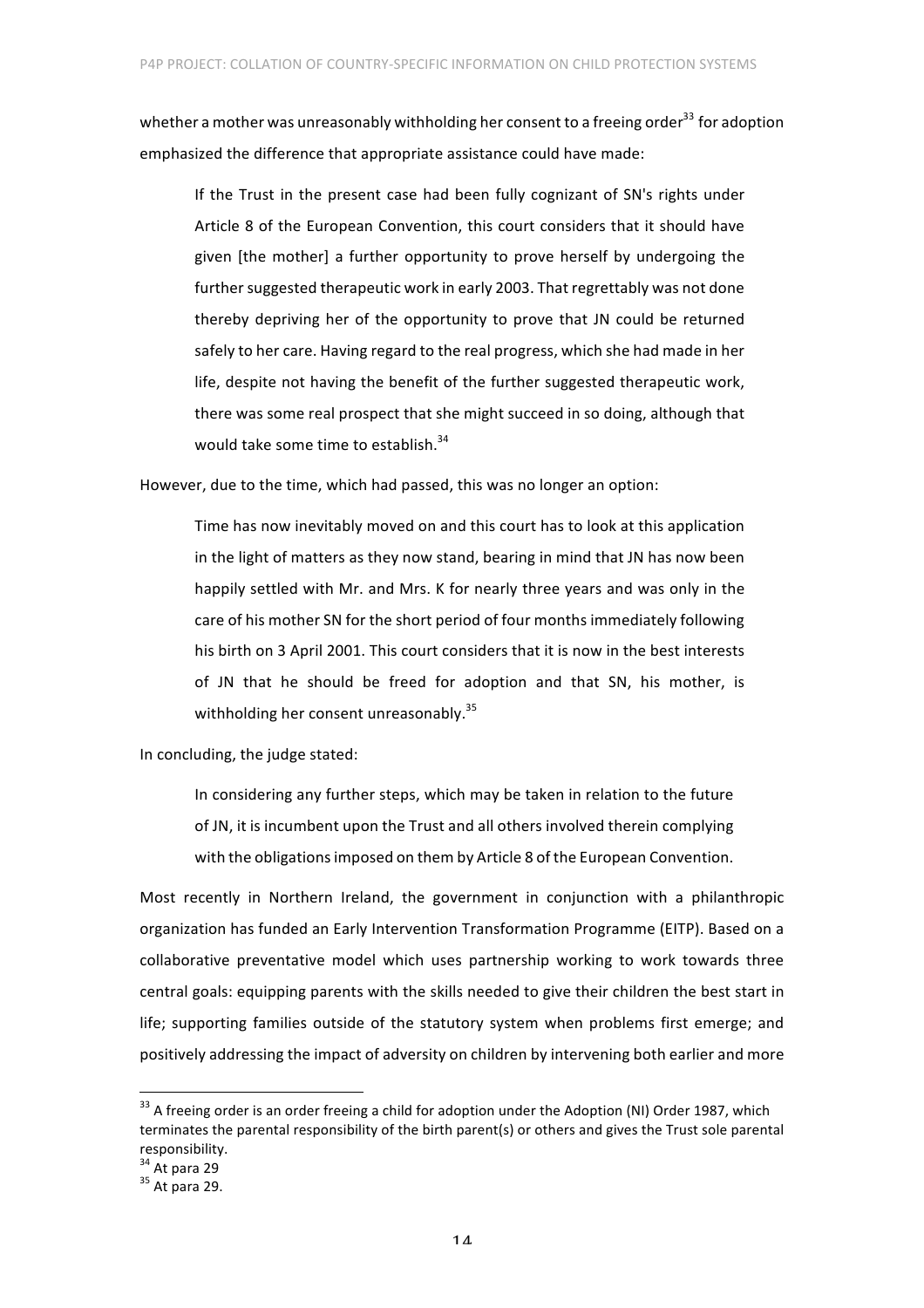effectively to reduce the risk of poor outcomes later in life; the programme has three work streams that deliver a range of interventions to families. Research is ongoing to determine the effectiveness of these supports.

#### **Child protection and right to private and family life**

The delivery of child protection services is a challenging area given the balance that professional must navigate between protecting children and respecting private and family life. Several considerations regarding human rights issues come into play in child protection cases before court namely: the parameters to state intervention; use of experts and delay; weight given to the views of the child; parent and child involvement in decision making. Each is considered in turn.

# *Parameters regarding interference in private and family life*

The parameters regarding interference in private and family life are set out by Lady Hale, an influential family court judge who sits in the Supreme Court; the highest court in the UK. In Re *J* (Children) [2013]<sup>36</sup> she reminds us that 'There are therefore three questions to be answered in any care case: first, is there harm or a likelihood of harm; second, to what is that harm or likelihood of harm attributable; and third, what will be best for the child?'. These questions have been the subject of a range of cases in the House of Lords and the Supreme Court<sup>37</sup>. A child may be protected, not only if they are suffering harm because of a lack of reasonable parental care, but also if it is likely that they will do so in the future<sup>38</sup>.

The House of Lords has twice held that the mere possibility, however real, that another child may have been harmed in the past by a person who is looking after the child with whom the court is now concerned is not sufficient. There must be a clearly established objective basis for such interference. Without it, there would be no 'pressing social need' for the state to interfere in the family life enjoyed by the child and his parents, which is protected by Article 8 of the ECHR. Reasonable suspicion is a sufficient basis for the authorities to investigate and even to take interim protective measures, but it cannot be a sufficient basis for the long-term

 $36$  *Re J* (Children) [2013] UKSC 9 (20 February 2013).<br> $37$  see for example: *In re M (A Minor) (Care Orders: Threshold Conditions)* [1994] 2 AC 424; *In re H (Minors) (Sexual Abuse: Standard of Proof) [1996] AC 563; Lancashire County Council v B [2000] 2 AC*  147; In re O (Minors) ( Care : Preliminary Hearing) [2003] UKHL 18, [2004] 1 AC 523; In re B (Children) ( Care Proceedings: Standard of Proof) (CAFCASS intervening) [2008] UKHL 35, [2009] AC 11; and In re *S-B* (Children) ( Care Proceedings: Standard of Proof) [2009] UKSC 17, [2010] 1 AC 678.<br><sup>38</sup> Re J (Children) [2013], para 4.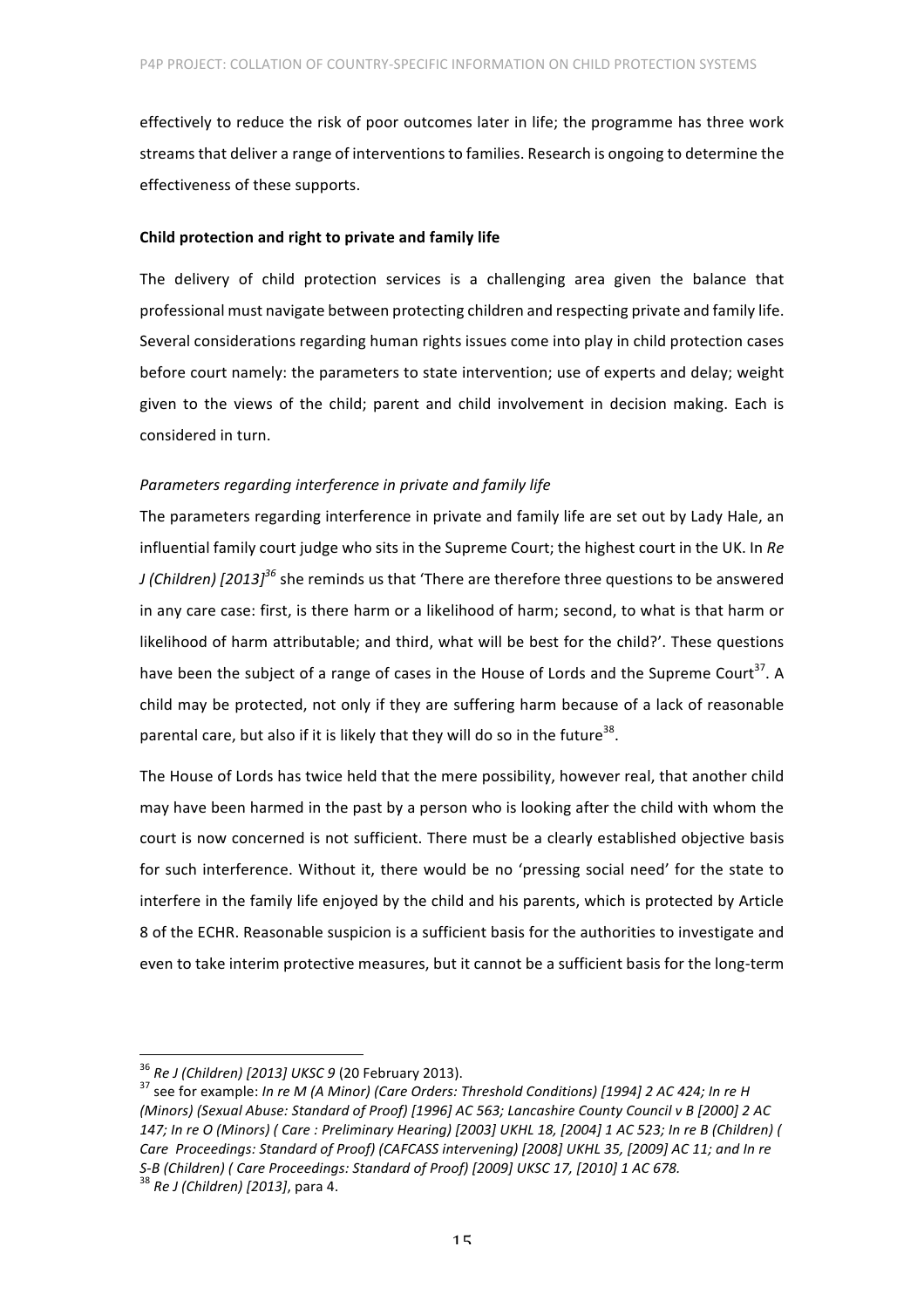intervention, frequently involving permanent placement outside the family, which is entailed in a care order. $39$  Lady Hale further argued that:

A real possibility that something has happened in the past is not enough to predict that it will happen in the future. It may be the fact that a judge has found that there is a real possibility that something has happened. But that is not sufficient for this purpose. A finding of a real possibility that a child has suffered harm does not establish that he has. A finding of a real possibility that the harm, which a child has suffered, is "non-accidental" does not establish that it was. A finding of a real possibility that this parent harmed a child does not establish that she did. Only a finding that he has, it was, or she did can be sufficient to found a prediction that because it has happened in the past the same is likely to happen in the future. Care courts need to hear this message loud and clear.<sup>40</sup>

The importance of this judgment is that it sets out the legal basis for social services intervention into family life and emphasises the requirement for unequivocal evidence as opposed to speculation and assumption. The duty imposed on Trusts to intervene in the lives of families and children is driven by the paramountcy principle (the welfare of the child being the overriding consideration) but in all actions Trusts must intervene in a way that is legitimate, proportionate to the evidence available and that can be justified. It is then for the court to determine whether the application before the court meets the threshold for significant harm. Generally, as indicated above, where a decision to place a child in care has been made in terms of a need to protect the child from danger, the existence of a danger should actually be established.  $41$  In making such a decision, a variety of factors may be relevant such as whether, by remaining in the care of its parents, the child would suffer abuse or neglect, educational difficulties and lack of emotional support, or whether the child's placement in public care is necessitated by their state of physical or mental health.  $42$ . However, these must also be 'sufficient'.

To illustrate the balance that must be achieved between protecting children and respecting the rights of all involved, AR *v* Homefirst Community Trust [2005]<sup>43</sup> concerned an application for a care order due to the mother's longstanding alcohol problems. When it became known

<sup>&</sup>lt;sup>39</sup> Re J (Children) [2013], para 4.<br><sup>40</sup> At para 49.<br><sup>41</sup> Saviny v Ukriane 2008, (no. 39948/06), judgment of 18 December 2008 para 50 and see also Hasse v Germany, para 99.<br><sup>42</sup> Saviny v Ukraine 2008, para 50; Wallova and Walla v Czech Republic no.23848/04, 26 October 2006.<br><sup>43</sup> AR v Homefirst Community Trust [2005] NICA 8 (16 February 2005).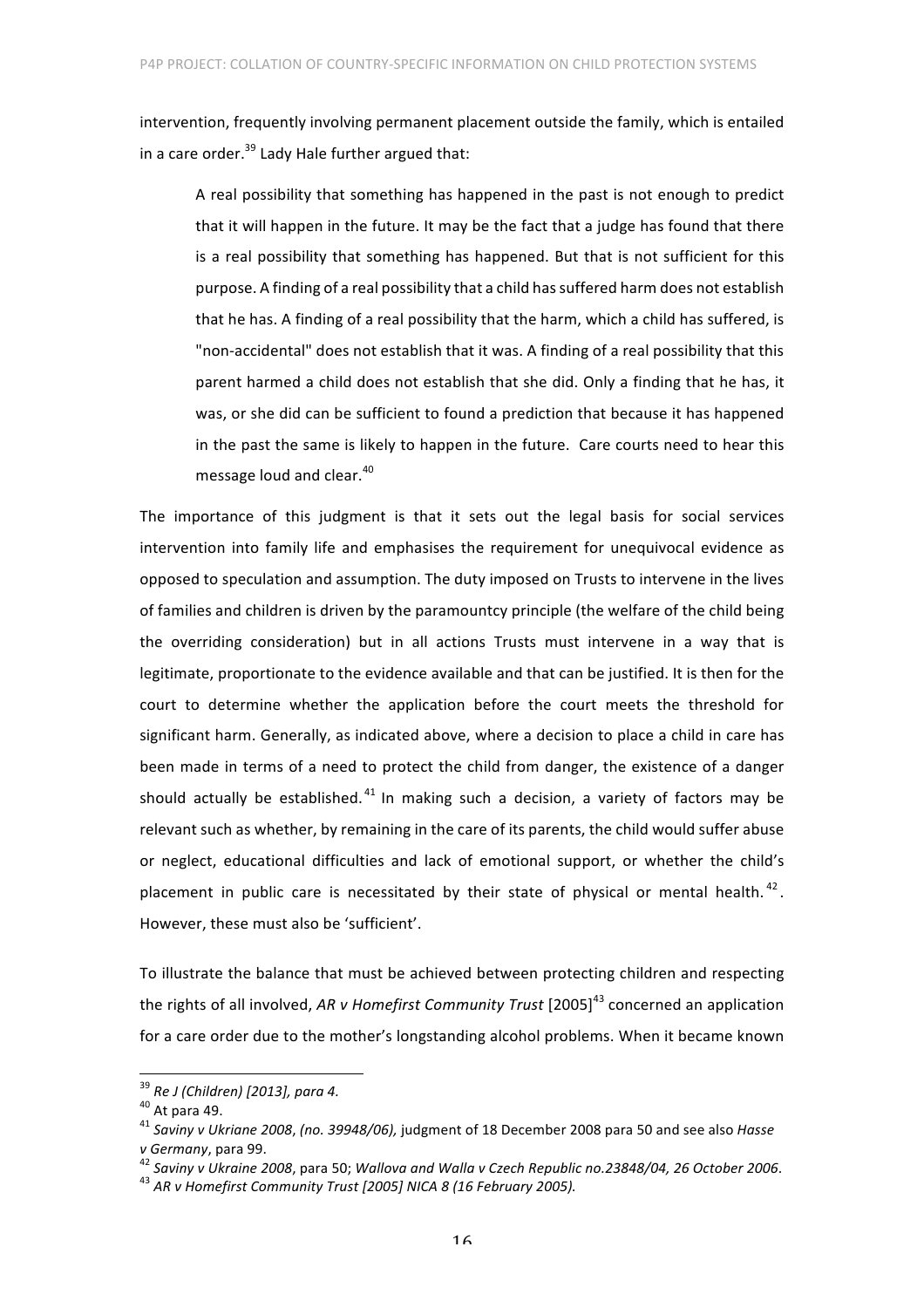to the social services that Mrs. R was pregnant with J, a child protection case conference was held at which it was decided that the baby's name should be placed on the child protection register under the categories of 'potential emotional abuse' and 'potential for neglect'. On the day after the baby was born the trust applied for an emergency protection order and within a few days of his birth J was removed from the care of his mother. On appeal, the mother argued that the actions of the Trust in seeking a care order that effectively prevented her from having contact with her child or the opportunity to establish that she is or could become capable of caring for her child, violated her Article 8 rights. She also argued that the High Court, in making the care order, likewise acted in breach of those rights and that neither the Trust nor the High Court had sufficient regard for the nature of the rights that arise under Article 8 of the ECHR and made no proper evaluation of those rights in balancing them against what were perceived to be the best interests of the child.

The Court of Appeal were of the view that the Article 8 rights of the mother in this case and the positive duty to take measures to facilitate family reunification, had not been properly considered. Specifically, that whilst acting with 'entirely worthy motives'<sup>44</sup> they were unaware of the requirements of the ECHR in relation to the parent.<sup>45</sup> It was further argued that:

It is true that Mrs. R, because of her alcoholism and lack of insight, had been unable to care for her children in the past but there were several factors that called for a different view to be taken of her capacity to care for J. In the first place, she had remained sober for a significantly longer period than with her previous pregnancies. She had displayed a much greater insight into her difficulties than before... and she had the support of her mother that had previously been withheld. It was unquestionably true that there remained a significant risk of her lapsing again into drinking but it was equally undeniable that there was a chance that she would not. While that chance remained, her child should not have been taken from her.

It was indicated by the Court of Appeal that a lack of training for Trust staff on the implications of the ECHR had a profound effect on the outcome of the case. The importance of social workers taking cognisance of people's Article 8 rights was highlighted. Kerr LCJ, commenting on the Trust's application for a care order and a mother's subsequent

 $44$  Ibid, at para 103.<br> $45$  Ibid, at para 103.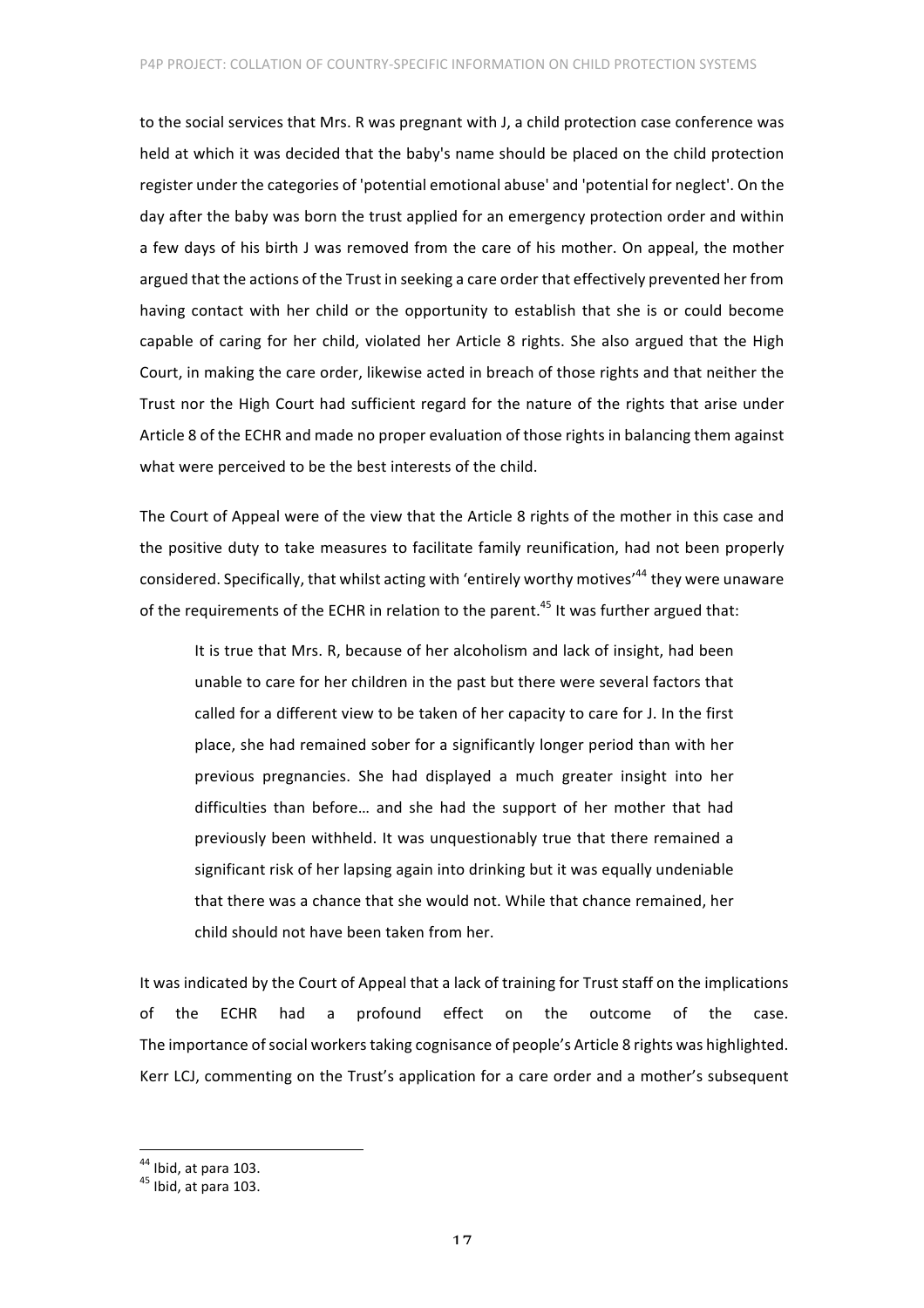#### appeal stated:

In all the great volume of written material generated by the Trust in this case we have been unable to find a single reference to Article 8. If the Trust had addressed the issue of Mrs. R's convention rights (as it certainly should have done) there would surely have been some mention of this in the papers. We are driven to the conclusion that the Trust did not consider the question of the appellant's Article 8 rights at any stage. For the reasons that we have already given, we have concluded that the appellant's Article 8 rights were infringed. The Trust's procedures were not efficacious to protect her convention rights. Quite apart from that consideration, however, we consider that it is a virtually impossible task to ensure protection of these rights without explicit recognition that these rights were engaged. Where a decision maker has failed to recognise that the convention rights of those affected by the decision taken are engaged, it will be difficult to establish that there has not been an infringement of those rights.

## Use of expert witnesses and delay

The courts have highlighted the importance of expert evidence in care proceedings, but have also highlighted that the instruction of experts can be a major cause of delay. *In Re: K and S [2006]<sup>46</sup>* for example, Gillen J noted that:

The fact of the matter is that in Northern Ireland not only is there a shortage of experts but those who are available are very busy and often cannot undertake the task allotted by the court within the timeframe set down by the judge. The court is then faced with three choices, all unsatisfactory. The first is to wait for the expert, thereby infringing the principle that delay in determining the case is contrary to the interests of the children and adds to the stress on the parties and the children concerned. Secondly to try and find another expert (who is likely to be in the same position or may not be as good) and thirdly to abandon the idea of expert evidence altogether. The solution perhaps is rigorous case planning. In the very early planning stages courts must identify the type of assessments likely to be necessary on the assumption that the court finds the facts in a particular way  $47$ 

The implications of the dispute around legal aid funding cuts and remuneration costs raises

<sup>&</sup>lt;sup>46</sup> In Re: K and S [2006] NIFam 11 (09 October 2006).<br><sup>47</sup> Para 7(e).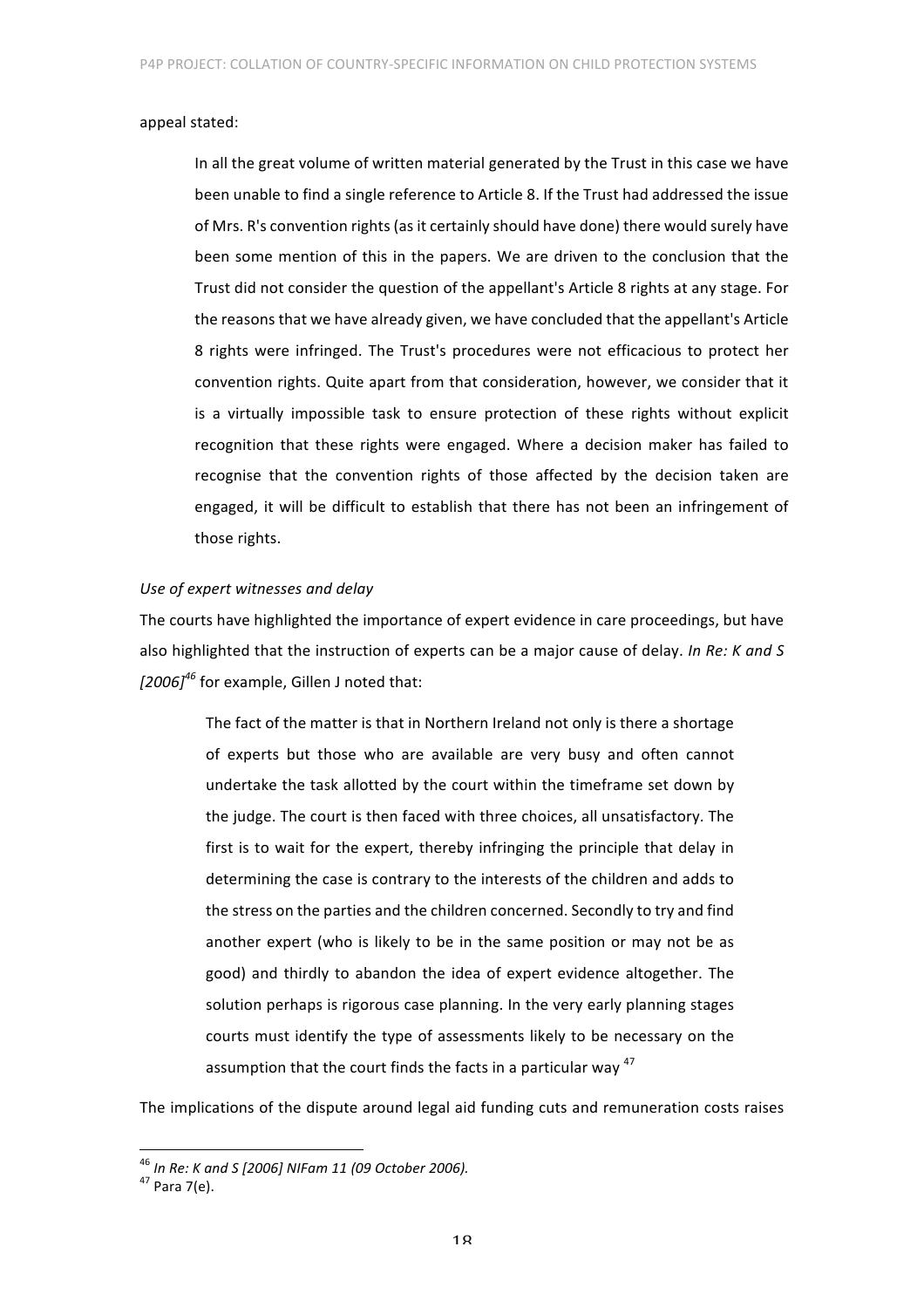crucial questions around the appointment of legal experts, who represents children in legal proceedings, and the quality and level of service that they would receive. A further related issue in child protection cases is the weight that is given to children's views during court decision-making. 

#### *Weight given to children's views*

A vital element of the process is communicating with children to facilitate meaningful child participation in conformity with Article 12 UNCRC, which gives children the right to express their views on all matters affecting them and for their views to be given due weight in accordance with the age and maturity of the child. In Northern Ireland, some Judges do see children and young people in chambers at their request and with a representative (usually their guardian ad litem). Significantly, the Court has stated that in assessing the necessity of any proposed measure in the context of placement proceedings, the domestic court must demonstrate that it has had regard to, inter alia, the age, maturity and ascertained wishes of the child, the likely effect of the child in ceasing to be a member of his original family and the relationship the child has with relatives.<sup>48</sup>

In Northern Ireland, Gillen J has repeatedly stressed in the Northern Irish courts (citing Article 12 UNCRC) that 'a child's fundamental rights, including the right to be heard, must be respected in all forums<sup> $49$ </sup> He has also noted that a child's ability to give informed views will necessarily vary according to the individual intelligence and maturity of the child concerned and the circumstances of the case; accordingly, there is no set method for ascertaining those views. In *Dona (a pseudonym)* (No.7<sup>50</sup>) (Application to discharge care order) [2011] NIFam 8 *(6 June 2011)* however, the judge stated that the wishes and feelings of the 14-year-old child was important, though not necessarily determinative and, in this case, was 'unable to give any significant weight to Dona's wishes and feelings' because she 'is naïve in her assessments.'<sup>51</sup>.Similarly, in F and T (Care proceedings: Residence) [2011]<sup>52</sup>, Stephens J, in considering the wishes of the children in relation to an interim care order and care plan, adopted the analysis of Gillen J in *Re E*  $[2005]^{53}$  at paragraph 24(iii):

Whilst recognising the increasing importance of the child's views with

<sup>&</sup>lt;sup>48</sup> Ageyevy v Russia, no. 7075/10, judgment of 18 April 2013, para 135.<br><sup>49</sup> J (Children), Re [2013] UKSC 9 (20 February 2013).<br><sup>50</sup> Dona (a pseudonym) (No.7) (Application to discharge care order) [2011] NIFam 8 (6 June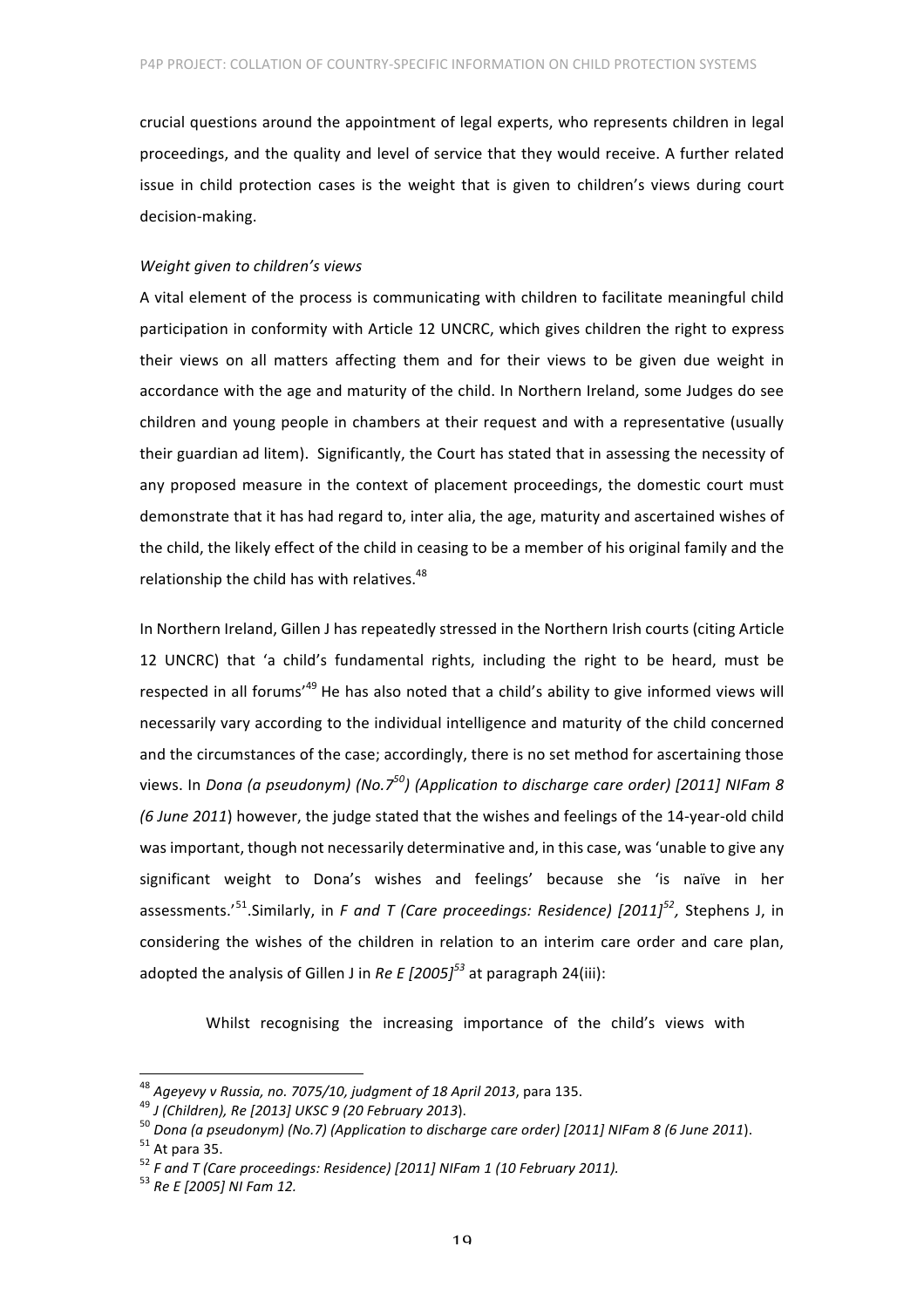increasing maturity it should also be recognised that the child's views should not be elevated above his welfare and best interests. It is not for nothing that welfare is described as paramount.

The importance of recording children's views has been highlighted in several cases. For example, in *Re C and others [2009]*,<sup>54</sup> Morgan J highlighted two broad approaches adopted by the courts in this process. The first is an interview, often involving police, where the objective is to obtain information for use in subsequent criminal or other proceedings. Morgan J highlighted that experience in this regard has indicated that the form of the questions and the subtlety of the child's response are critical to the understanding of what is being communicated. In those circumstances, a videotape of the interview is invariably obtained. That enables the court and those not a party to the interview to form judgments about the responses. A second type of interview is the therapeutic interview where the objective is to enable the child to discuss the issues at hand. Generally, these are not taped. There the approach to questioning is different and on occasions may even involve a prompt to help the child deal with the issue. Morgan J noted that such interviews are generally of little assistance to the court because the weight given to them should reflect the possibility that the child is led into the answer, the possibility of misinterpretation of the answer and the absence of any independent check on the interpretation conveyed by the interviewing witness.<sup>55</sup>

In *Re L* and *M* (Minors) (2008.<sup>156</sup> which concerned an appeal by the parents of a Health and Social Services Trust's application for a Care Order following allegations of sexual abuse, Treacy J criticised the failure of the social worker to videotape the interview with the child in relation to. He noted that there was a lack of policy concerning recording of interviews in the authority in question. In allowing the appeal, he stated:

> If the court is being asked to rely on the word of others as to what the child said and did and to evaluate what weight is to be attached to this it will usually be necessary to comply with the best practice of videotaping the investigative non-therapeutic sessions. The unjustified and self-imposed failure to do so will almost certainly mean that when such evidence represents the core of a Trust case it is unlikely, save in exceptional circumstances, that the Trust will be able

<sup>&</sup>lt;sup>54</sup> *Re C and others [2009] NIFam 4 (6 February 2009).*<br><sup>55</sup> At para 17. See also *Re D (Child Abuse: Interviews [1998] 2 FLR 10.*  $^{56}$  *Re L and M (Minors) [2008] NIFam 10 (02 July 2008)*,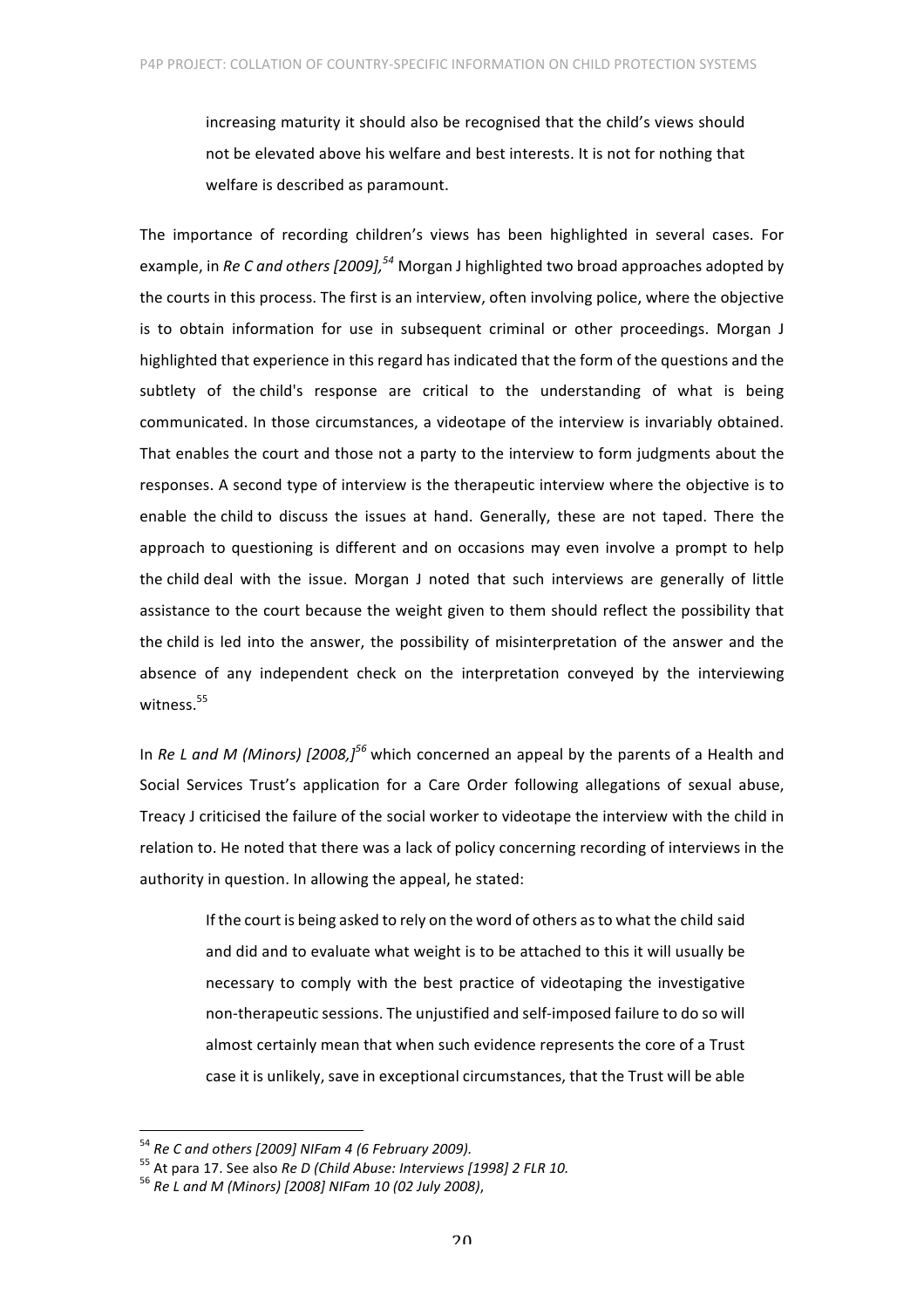to discharge the burden of satisfying the court that sexual abuse has occurred.<sup>57</sup>

#### *Parent/child involvement in the LAC decision making process and care plans*

Whilst there are no explicit procedural requirements under Article 8 ECHR, the Court has made clear that the decision-making processes involved with any measures relating to the interference with family life must be fair and ensure due respect for the interests safeguarded therein. Thus, importance is attached to whether 'the applicants have been involved in the decision-making process, seen to a degree sufficient to provide them with the requisite protection of their interests.'<sup>58.</sup> To this end, the involvement of parents in administrative proceedings and the appeals process, and legal representation has often been enough to satisfy this requirement.<sup>59</sup>

Furthermore, child and parental involvement is of crucial importance and is closely scrutinized by the court following the guidance laid out in the Guide to Case Management in Public Law Proceedings and wider legal obligations.<sup>60</sup> In some cases, such as in the instance of emergency orders, the Court recognises that it may not always be possible, because of the urgency of the situation, or even desirable if those who have custody of the child are the source of immediate threat to the child, to involve parents in the decision-making process. Nonetheless, the Court must be satisfied that there existed circumstances justifying the removal of a child without any prior contact or consultation. $61$ 

With regards to the content of care plans in Northern Ireland, the court is concerned to ensure that the plan is in the best interests of the child, that it balances the right to family life with the need for state intervention and that state intervention is a necessary, proportionate and justified response based on the evidence available. In *Yousef v The Netherlands* [2003]<sup>62</sup>, the European Court of Human Rights stated:

<sup>&</sup>lt;sup>57</sup> At para 24.<br><sup>58</sup> Hasse v Germany, no 11057/02, judgment of 8 April 2004, para 94. See W v UK judgment of 8 July 1987, Series A, no 121, para 64; T.P and K.M v UK no 28945/95, judgment of 10 May 2001, para 72.<br><sup>59</sup> See for example, *Dolhamre v Sweden, no. 67/04, judgment of 8 June 2010*, para 117.<br><sup>60</sup> See for example, see for examp

<sup>[2009]</sup> NIFam 4 (6 February 2009), In the Matter of J (Care Order) [2008] NIFam 11 (1 August 2008), Re: JH (Judicial Review) [2013] NIQB 28 (8 March 2013), A v A Health and Social Services Trust & Anor [2011] NICA 32 (4 July 2011), In the Matter of JR (Care Order: Rehabilitation [2010] NIFam 18 (22 *November 2010), Re: H (Care Order: Contact)* [2009] 2 *FLR 55*). <sup>61</sup> *Hasse v Germany, para 95. 62 Yousef v The Netherlands* [2003] 1 *FLR 210 at 221, para73.*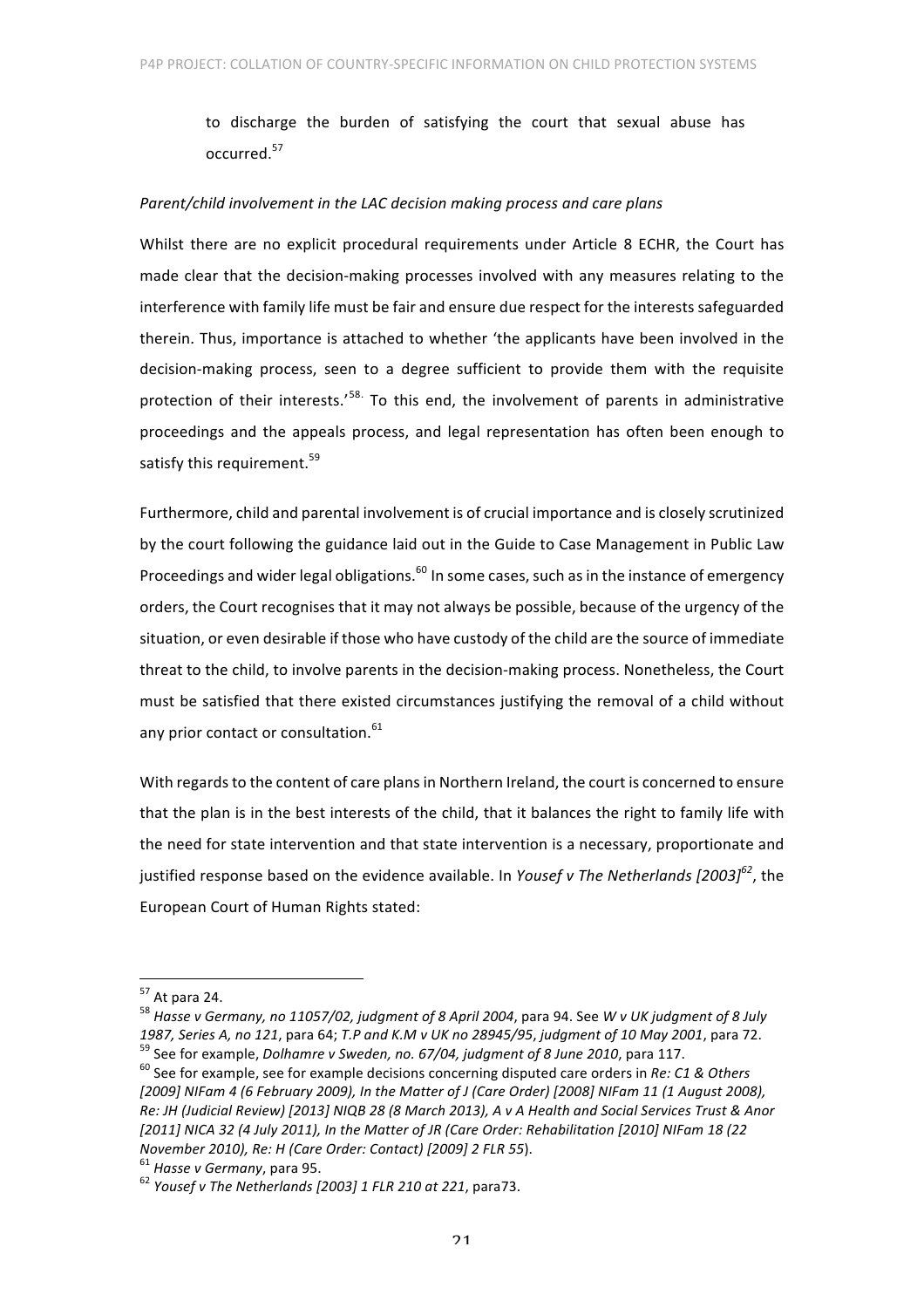The court reiterates that in judicial decisions where the rights under Article 8 (of the European Convention) of parents and those of a child are at stake, the child's rights must be the paramount consideration. If any balancing of interests is necessary, the interest of the child must prevail.

Regarding that decision of the ECtHR, Kerr LCJ stated in AR v Homefirst Community Trust at paragraph 95:

Although the court must treat the child's welfare as paramount, this does not mean that it should exclude from its consideration other factors such as the Article 8 rights of the parent. While these cannot prevail over the welfare of the child, they must be considered. A decision to delay the arrangements for J would, of course, have carried the risk of prejudice to him but set against that risk must be the consideration that, in general, a child should be with his natural parent. While according J's welfare the paramountcy of importance that it required, we do not consider that this pointed overwhelmingly in the direction of a care order being made.

The grounds upon which decisions are made and care plans developed are far from straightforward. In *Re C and B* [2001]<sup>63</sup>, the Court of Appeal in England and Wales allowed an appeal against a care order made in respect of the two youngest children of a family, the youngest being a new born child. Here, it was held that although there was no immediate harm to the two younger children, there was evidence, which entitled the judge to find that there was a real possibility of future harm. However, the action taken must be a proportionate response to the nature and gravity of the feared harm. At paragraph 31 of her judgment Hale LJ said:

> [O]ne comes back to the principle of proportionality. The principle has to be that the local authority works to support, and eventually to reunite, the family, unless the risks are so high that the child's welfare requires alternative family care. I cannot accept Mr. Dugdale's submission that this was a case for a care order with a care plan of adoption or nothing. There could have been other options. There could have been time taken to explore those other options.

## *Contact and the right to family life*

A critical part of the care plan relates to arrangements for contact between the child and their

<sup>&</sup>lt;sup>63</sup> Re C and B [2001] 1 FLR 611.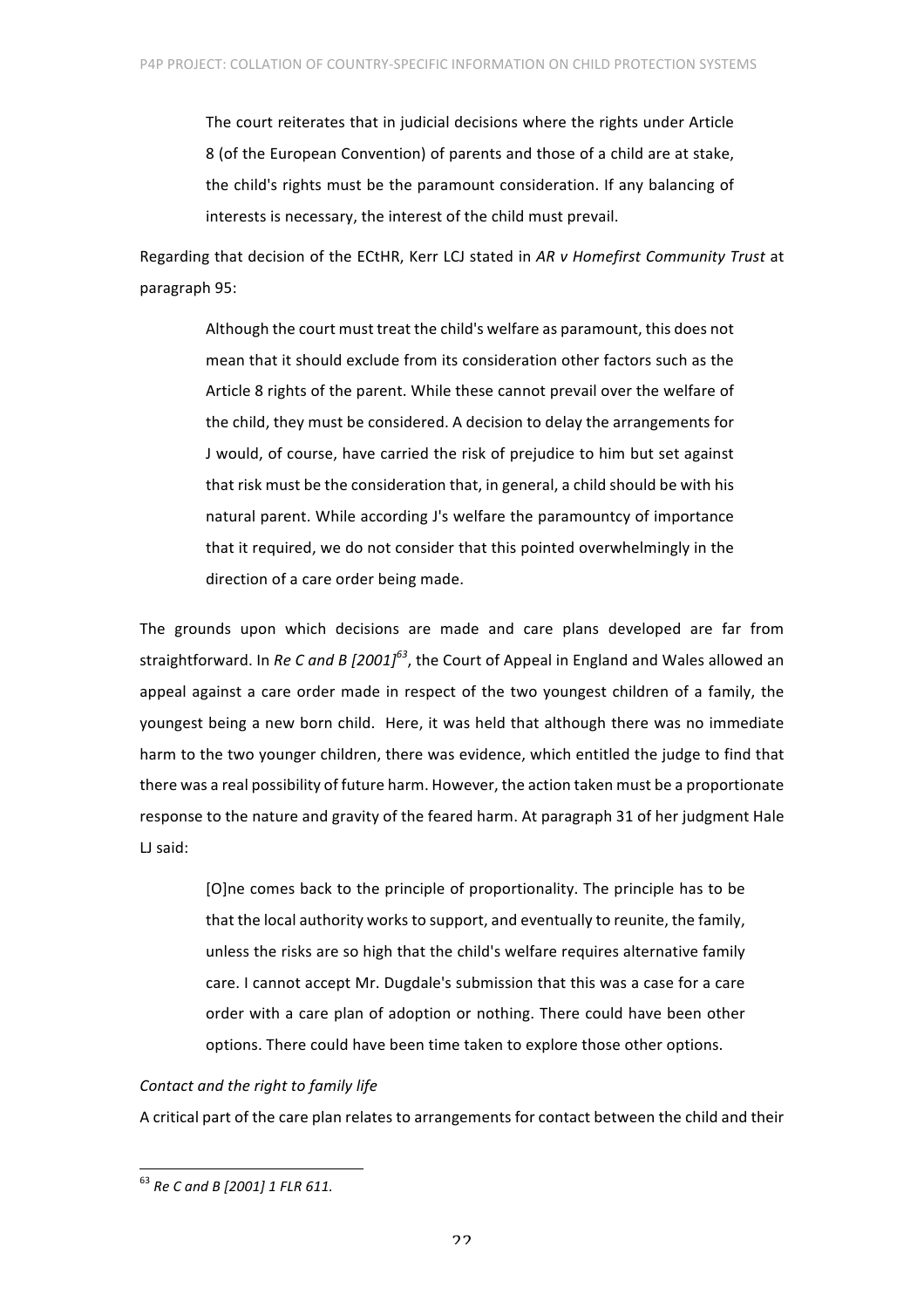family, which the Trust has a duty to promote so long as this is in the best interests of the child. Several cases have been taken forward to the European Court of Human Rights in relation to contact with children in care and access restrictions. It is now well-established in ECHR case law that 'the mutual enjoyment by parent and child of each other's company constitutes a fundamental element of family life, and domestic measures hindering such enjoyment amount to an interference with the right protected by Article 8'.<sup>64</sup> Whilst the decision to restrict contact is viewed as an interference of this right, the Court's decision has often turned on whether this is in accordance with the law, satisfies a legitimate aim, and is necessary in a democratic society.

It is important to note that, once a child has been taken into care, further limitations to the right to family life will be assessed with stricter scrutiny as these 'entail the danger that the family relations between the parents and a child are effectively curtailed'. Severing all parental links with a child cannot be justified in exceptional circumstances or by the overriding requirement of the child's best interests since such a measure would 'cut a child from its roots'.<sup>65</sup> Limitations of contact with children has been found to be justified in cases where children's health and development have already been harmed by the lack of care in their home, the negative impact of subsequent meetings of the child with their parents, and where the children have expressly stated that they did not want additional contact.<sup>66</sup> As such, much will be made of the nature of the parent-child relationship. The importance of contact has been highlighted:

The possibilities of reunification will be progressively diminished and eventually destroyed if the biological parent and the child are not allowed to meet each other at all, or only so rarely that no natural bonding between them is likely to occur.<sup>67</sup>

## *Placement options*

Under the Children (NI) Order (1995) and once a legal order is obtained, the Trust has a duty to: provide accommodation for children and safeguard their welfare (Articles 26, 27); ensure that they are placed near home, and that siblings are accommodated together, and that where a child is disabled, the accommodation is suitable to the child's needs (Article 27(8) and

<sup>&</sup>lt;sup>64</sup> K and T v Finland, para 151. See also Levin v Sweden, no.35141/06 2012, judgment of 15 March, para 7.<br><sup>65</sup> Johansen v Norwav, no. 17383/90, judgment of 7 August 1996, para 64; Kutzner and Germany, no.

*<sup>46544/99),</sup> judgment of 26 February 2003,* para 67.see more recently, *Levin v Sweden 2012,* para 60 <sup>66</sup> *Levin v Sweden, 2012, para* 60 *cf K and T v Finland, para* 155, 179.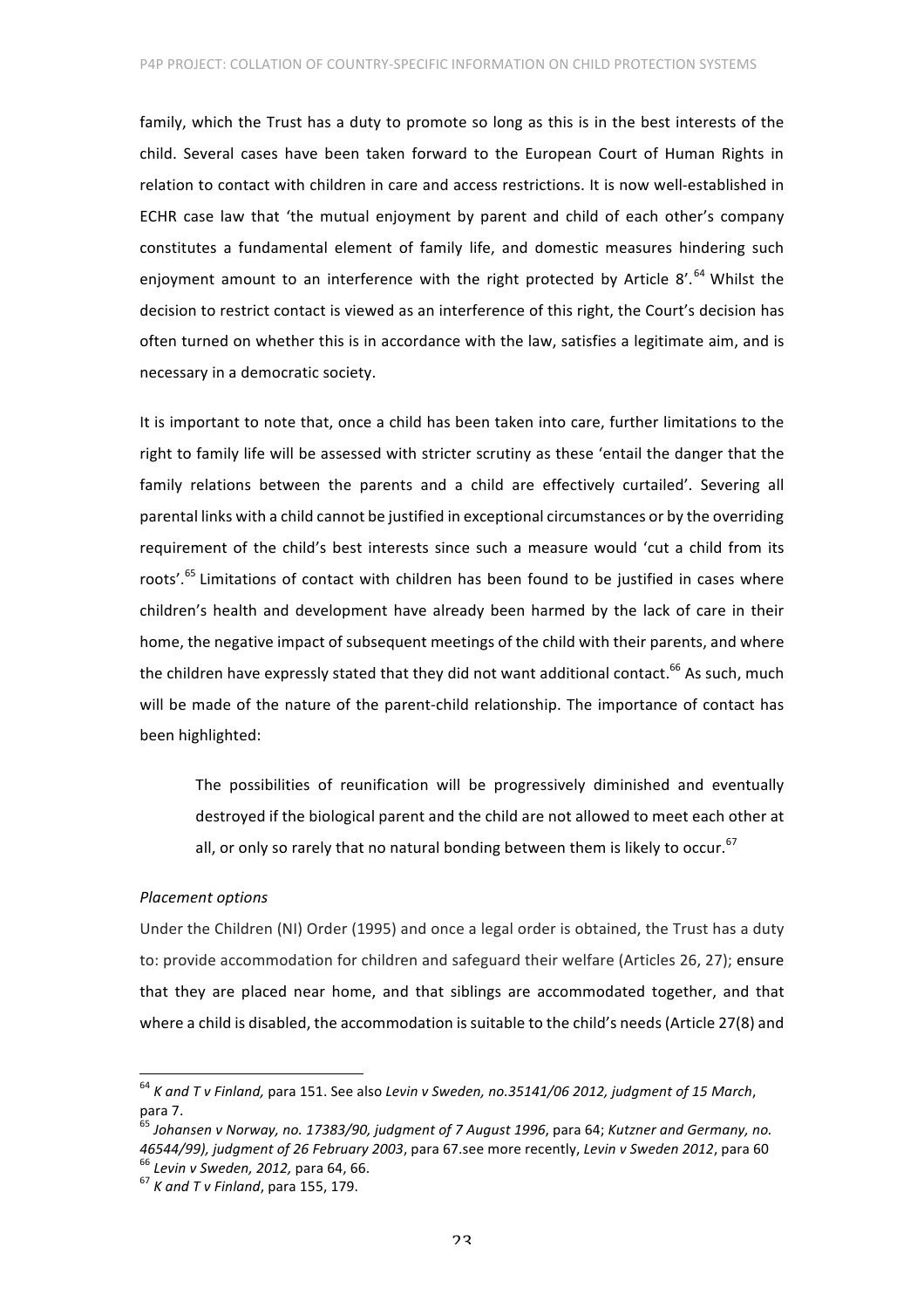(9)); give due regard to those wishes and feelings, having regard to the child's age and understanding, and the child' religious persuasion, racial origin, and cultural and linguistic background (Article 26(2) and (3)); support the child to live with a parent, relative or friend; promote contact between children it is looking after and their parents, relatives, friends and other people connected with them, so far as is practicable and consistent with the children's welfare (Article 29); review the case of each child they are looking after at regular intervals; and ensure that there is an established procedure for considering any representations and complaints made by children and young people, parents, other carers and anyone else with interest in the child.

According to the European Court, the removal of a child from their family into care should normally be a temporary measure, 'to be discontinued as soon as circumstances permit' with the aim of reuniting the natural parent and child.<sup>68</sup> The Court has variously laid down that:

> The positive duty to take measures to facilitate family reunification as soon as reasonably feasible will begin to weight on the competent authorities with progressively increasing force as from the commencement of the period of care, subject always to its being balanced against the duty to consider the best interest of the child.<sup>69</sup>

The timescale of a care order is crucial since:

After a considerable period of time has passed since the child was originally taken into public care, the interest of a child not to have his or her *de facto* family situation changed again may override the interests of the parents to have their family reunited.<sup>70</sup>

Whilst the Court has not provided extensive detail on what kind of placement should be considered, it has stated that there must be prior consideration of possible alternatives before a care order is implemented.<sup>71</sup> In a recent case the applicant argued that his son had been placed with a foster parent against his wishes and had expressed preference for his son to continue to be cared for at a foster care centre until his release from prison.<sup>72</sup> The Court agreed with the domestic court's decision that the child's best interests would be better

<sup>&</sup>lt;sup>68</sup> Saviny v Ukraine, 2008, para 52 Olsson v Sweden, no 1, judgment of 24 March 1988, Series A no 130, para 81).

<sup>&</sup>lt;sup>69</sup> *K and T v Finland, 2001,* para 178.<br><sup>70</sup> *K.A v Finland, no 27751/95, 14 January 2003,* para 138.

<sup>&</sup>lt;sup>71</sup> *K* and *T* v Finland at para 166; see also *Kutzner v Germany.*<br><sup>72</sup> Mircea Dumitrescu v Romania, no. 14609/10, judgment of 30 July 2013.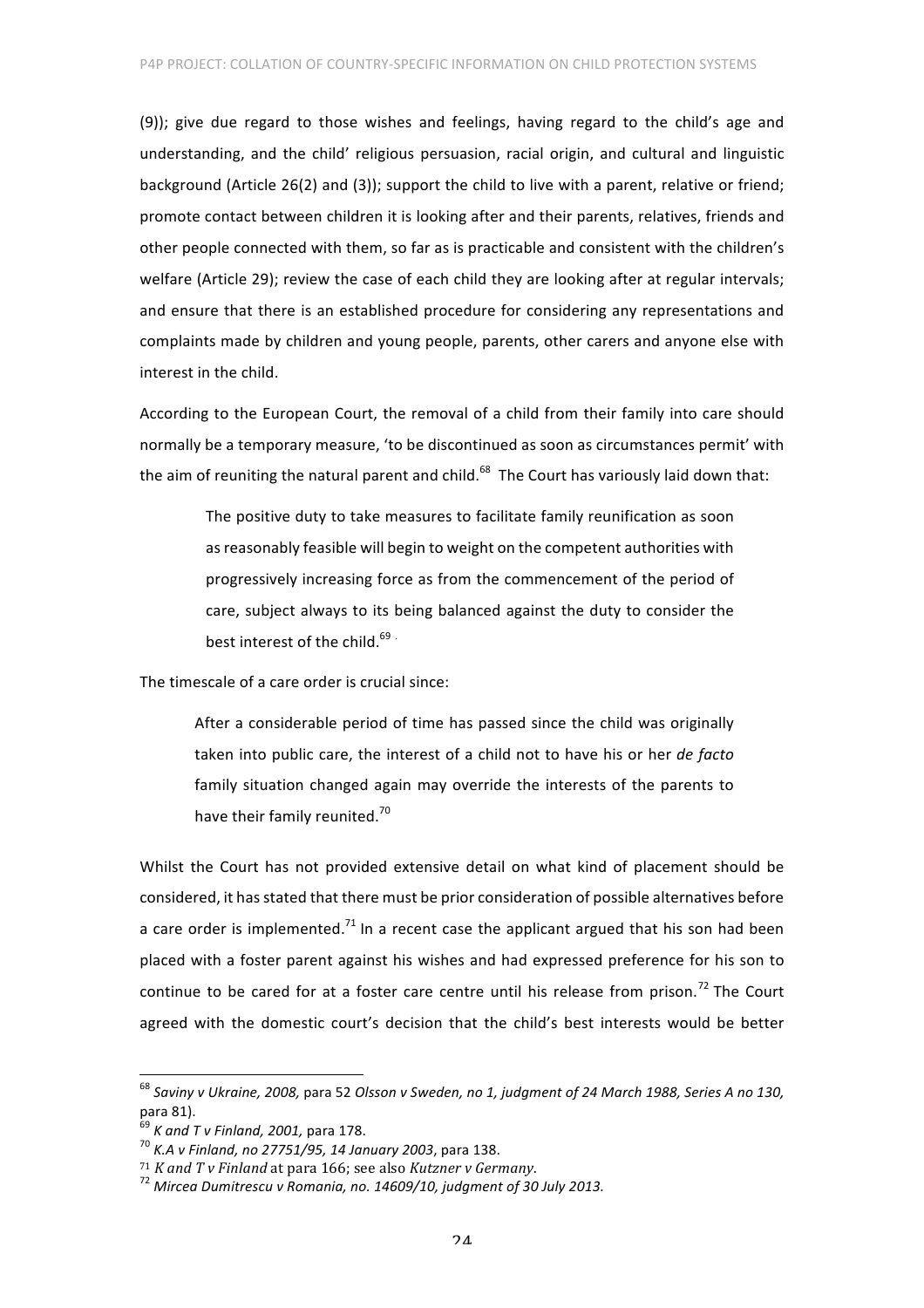served by a temporary placement with a foster parent and which offered better prospects of ensuring the child's education and well-being in comparison with a foster care centre.<sup>73</sup>

The Court has been particularly critical of instances where children have been placed in care some distance away from their families and where siblings have been separated as in *Saviny v* Ukraine where not only where the children separated from their family, but placed in different institutions. Two of the children were placed in another city, some distance away from where their parents and siblings resided.<sup>74</sup> This criticism is based on an earlier case where the children had been placed separately, a long distance from each other and their parents. In this instance that Court argued that the reasons given by Government for not placing the children together (one of the children was assessed as having special needs) was not sufficient to justify the distance that separated them. Subsequently, the implementation of the care decision was found to give rise to a breach of Article 8.<sup>75</sup>

# **3. GOOD PRACTICE EXAMPLES**

Note: Provide any examples of good practice models. The focus of our analysis of good practice is on 'participation'. The Lundy model of participation can be used to assess good practice (available in Dropbox WP2). If possible provide examples of good practice with particular vulnerable groups. Remember that these examples will be used to inform the development of training resources. (Parts 2 and 3 should be approximately 10 pages)

## *Family support*

A key concern in the provision of family support services relates to families' views of the services they are engaged with. Families are often concerned about accepting help which might be viewed as stigmatizing and they often have a limited role in evaluating the help they receive. In Northern Ireland, new services delivered under the Early Intervention Transformation Programme (https://www.health-ni.gov.uk/articles/early-interventiontransformation-programme) have attempted to address these issues. The aim of EITP is to improve outcomes for children and young people in Northern Ireland through establishing a range of early intervention approaches. One service, which represents a model of good practice, within the EITP, is the Early Intervention Support Service. There are five EISS teams in Northern Ireland, one in each of the Health and Social Care Trusts. Their aim is to work with families at level 2 on the thresholds of need, these being families with support needs that sit

 

<sup>73</sup> *Mircea Dumitrescu v Romania,* para 81.

<sup>74</sup> *Saviny v Ukraine 2008*, para 59.

<sup>&</sup>lt;sup>75</sup> Olsson v Sweden No.1, no. 10465/83 judgment of 24 March 1988, para 81).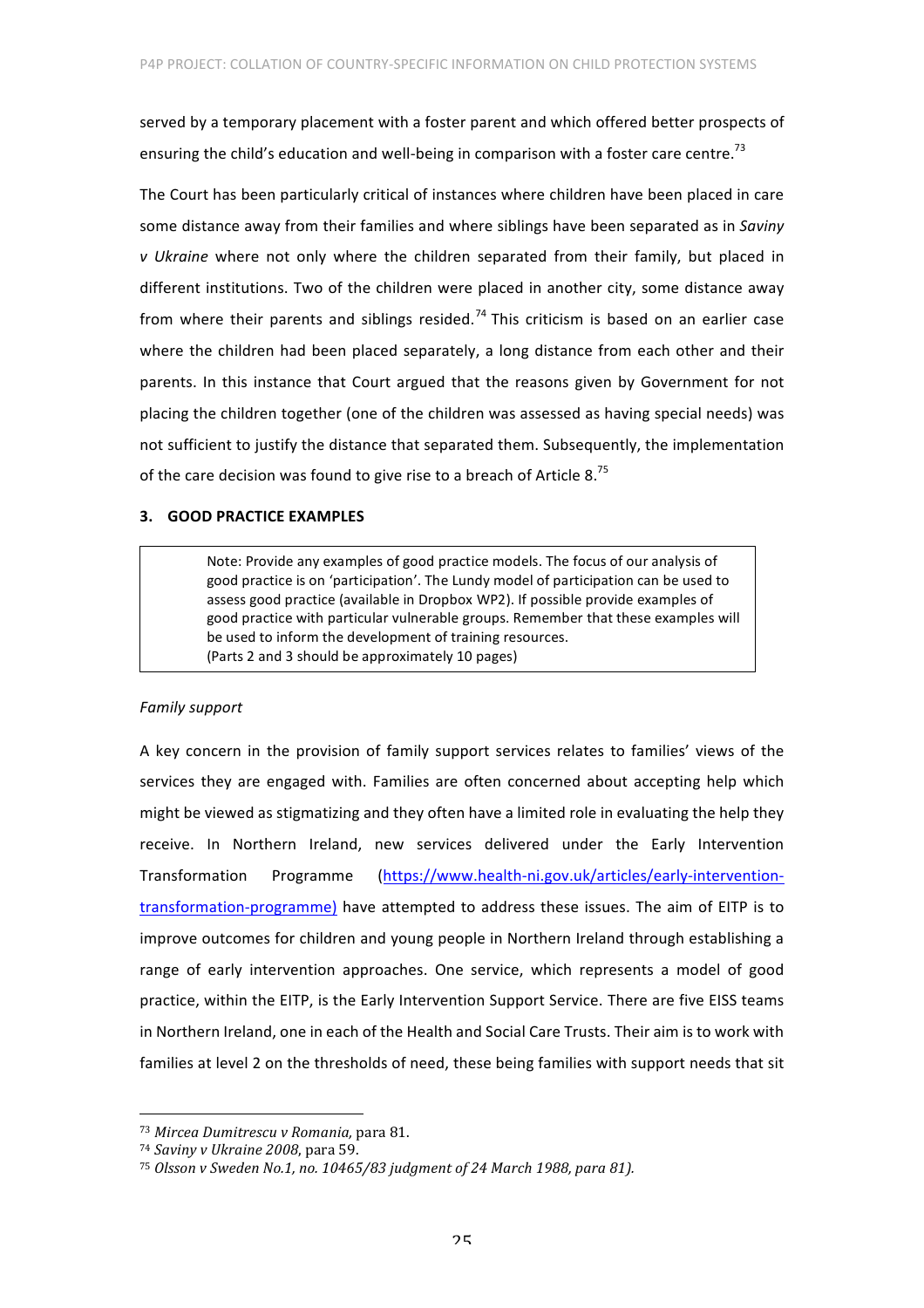outside the statutory social services framework and where early intervention will have a preventative function  $-$  preventing deterioration of problems and/or possible referral to statutory social services.

Families requiring additional support are referred to EISS only with the agreement of the family. The family is contacted by a non-statutory family support worker within 10 days and families wait no longer than 4 weeks before being allocated a worker. In collaboration with the support worker, the family agrees the areas where support is needed and the best approach to meet these support needs. Workers, trained in several evidence based interventions, deliver short term interventions. Families fully participate in evaluating their own progress and outcomes using an outcomes star. The Outcomes Star measures progress made by families towards a selection of goals including relationships, mental health, work, self-esteem and responsibilities. Initially, the Family Star, My Star or Teen Star is chosen and completed collaboratively with the family. Each Star contains a number of domains which are scored on a ladder scale rated  $1 - 10$ , although Teen Star is rated  $1 - 5$ . As the intervention was time-limited, two or three areas were chosen to work on with the families. Once the families decided which areas to work on, the domains are scored and plotted on the Star diagram. The remaining domains are assigned the tops score of 5 or 10. The same process is engaged with at the end of the 12 weeks intervention to measure change. A report on the impact of the service (Winter et al., 2018) has found that parents and children valued their relationships with the support workers who they felt delivered a non-judgemental, flexible and responsive service and where the focus of the input was co-designed in a partnership relationship between the family and the support worker. Families (parents and children) valued the outcomes star because it facilitated their active participation in review and evaluation and, as a visual aid, was strengths based.

## *Child protection*

The Co-operating to Safeguard Policies and Procedures (DHSSPSNI, 2017) focus on the delivery of a child protection system that is child centred, that understands their needs and that respects their rights. That the voice of the child should be heard, listened to, taken seriously and taken into account at all stages of the child protection process is made explicit in the policy document. At the point of referral and during the initial assessment phase, social workers are charged with the responsibility of involving children and seeking their views on the areas of concerns. While this, at policy level, can be sighted as an example of good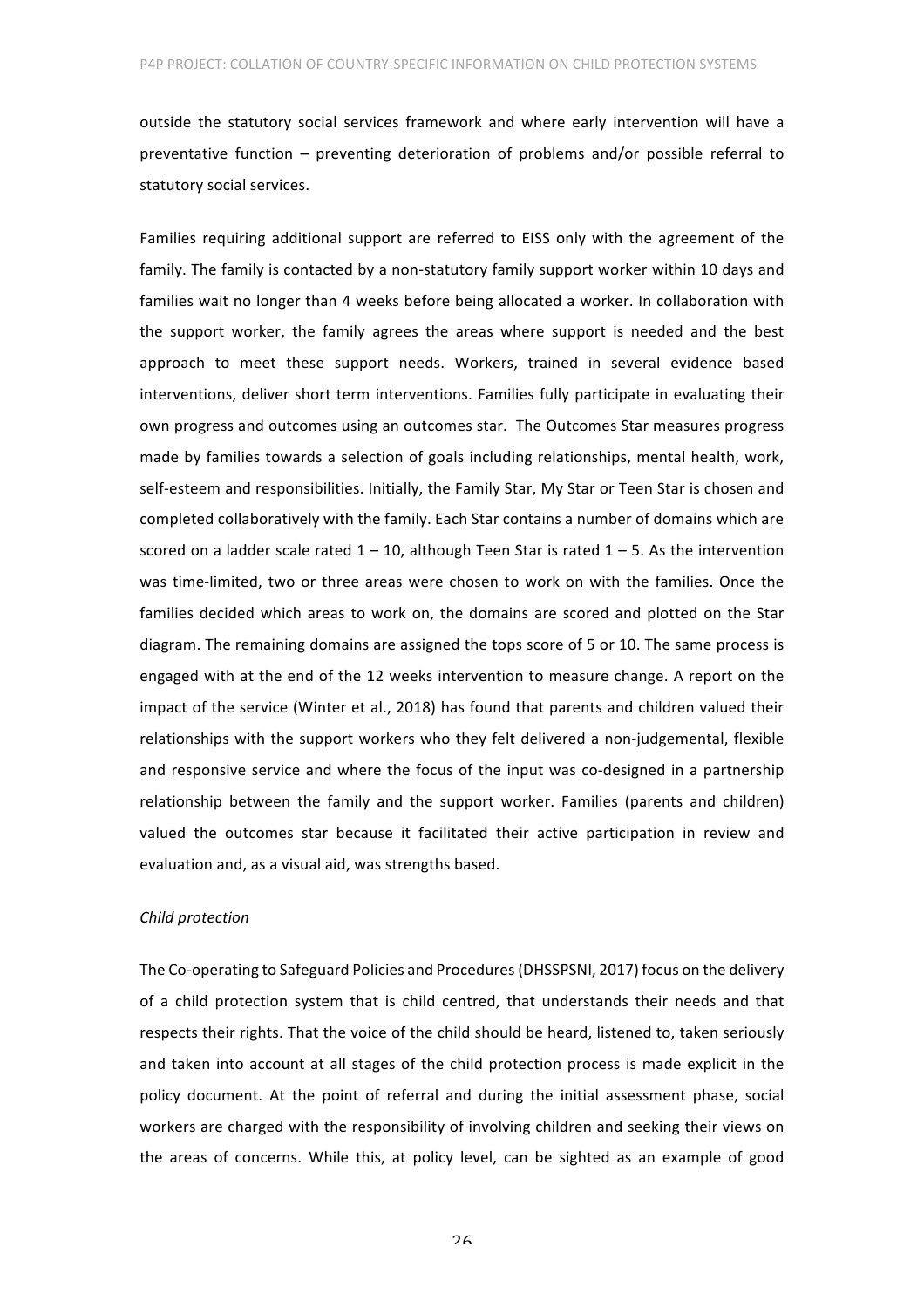practice, there is no information and/or research as to how this takes place in practice. What is known is that social workers have requested training on how to involve children in assessment work.

Once an assessment has been completed and if a case conference and/or other statutory meeting is called, the voice of the child should be central to those formal decision-making processes because it is simply not possible for anyone to determine the best interests of the child (article 13) without knowing and taking seriously the views of the child (article 12). Again, while good practice is noted at the policy level, there is no information/evidence/research as to how many children are involved in formal decision making for a, how and in what ways their views are expressed and how and in what ways these views are taken into account and the impact (if any) those expressed views might have on decision-making.

If a child's case comes before the court, a guardian ad litem is appointed. Article 60 Children (Northern Ireland) Order 1995 provides that, in any case involving specified proceedings, the Court shall appoint a guardian ad litem for the child concerned unless satisfied that it is not necessary to do so in order to safeguard his or her interest. The guardian ad litem is appointed in accordance with rules of Court and shall be under a duty to safeguard the interests of the child in the manner prescribed by such rules. Similar provisions in relation to adoption cases are contained in Article 66 of the Adoption (Northern Ireland) Order 1987. The duties of the guardian ad litem include: representing the child before the Court on what is his or her best interests; and ensuring that the child's wishes and feelings are made clear to the Court. This system, which allows for the independent representation of children in public law court proceedings, is a model of good practice. While there is a six month snap shot report of the ways in which children's views are represented in court (some of these being noted for their innovation and creativity), there is no research/evidence that maps this overall and there is no evidence regarding the training needs of guardians ad litem and how these are met.

More broadly within the judiciary, a recent review of Family Justice in Northern Ireland, published in 2017 by Lord Justice Gillen, has outlined a comprehensive set of recommendations for change to the system going forward. To address delay in decision making of children's cases the review recommends: the establishment of one family court (to replace the tiered system that currently exists and where transfers of children's cases between courts costs time and money); and improved access to mediation services to promote collaborative problem solving and to avoid cases coming before the court. Based on the UNCRC, its provisions being explicitly referred to in the Review report, and to ensure that

27